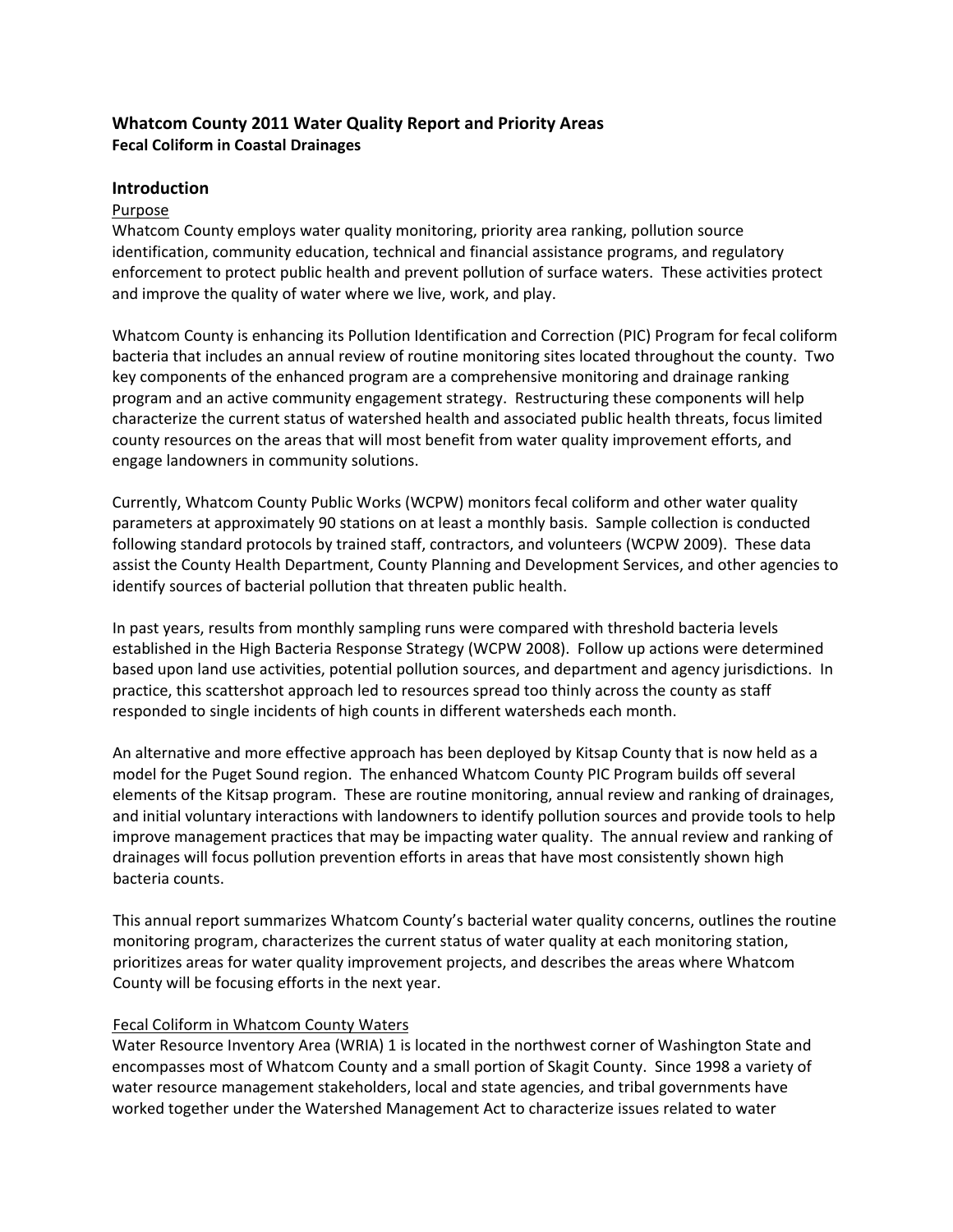quantity, water quality, fish habitat, and instream flows as well as to identify potential management solutions. The characterization completed in 2005 found fecal coliform to be the predominant water quality issue in Whatcom County based upon 303(d) listings. Of the 274 individual 303(d) listings for WRIA 1 in 1998, 82 were for fecal coliform, while the next most frequent, dissolved oxygen, had 48 listings. In 2008, there were 253 individual Category 5 303(d) listings for water in WRIA 1. Sixty-six of these Category 5 listings were for fecal coliform and listings for dissolved oxygen increased to 106.

Continuation of this widespread problem of elevated fecal coliform in Whatcom County waters is illustrated by the WCPW routine monitoring program data, recurring shellfish harvest closures, and recent public health advisories. Of the 84 freshwater stations with at least three years of data, only 16 (less than 20%) meet water quality standards for fecal coliform (Appendix A). Elevated bacteria levels in marine waters have led to the establishment of three shellfish protection districts in Whatcom County: Drayton Harbor, established in 1995, Portage Bay, established in 1998, and Birch Bay, established in 2009.

Drayton Harbor historically supported non‐tribal commercial, tribal commercial, ceremonial, and subsistence harvests, and recreational shellfish harvesting. The harbor has been at the top of the Washington State Department of Health (DOH) Fecal Pollution Index (FPI) list for over 10 years. Although water quality improvements led to upgrades in portions of the harbor to Conditional Approval in 2004 and 2010, the community is now tackling the harder non‐point sources in an effort to regain full Approved status for the entire area.

Portage Bay supports commercial, ceremonial, and subsistence shellfish harvest for members of the Lummi Nation. Portions of the Portage Bay shellfish growing area were re‐opened in 2003 and the remaining closed areas were reopened in 2006; however, starting in 2004 fecal coliform levels in the mainstem of the Nooksack River began increasing again. In the past two years, the geometric mean of the mainstem site located at Marine Drive (M1) has doubled. While the levels are still meeting water quality standards, this substantial increase creates concern for the potential impact on the shellfish growing area status. Due to elevated bacteria levels, 2 of 12 marine monitoring stations in Portage Bay were described as threatened and 4 of 12 were described as sites of concern in DOH's 2011 Annual Growing Area Review.

Birch Bay is a large draw for recreational shellfish harvesters, including both locals and tourists. Birch Bay State Park has consistently been one of the top recreational shellfish areas of the state. The shellfish growing area within an area around the mouth of Terrell Creek was downgraded to Prohibited in 2008 due to elevated levels of fecal coliform bacteria in the creek. Current fecal coliform levels in Terrell Creek are not as high as have been historically documented; however, several tributaries and the majority of coastal drainages discharging to the bay exceed both parts of the water quality standard for fecal coliform.

Northern Chuckanut Bay (Mud Bay) has been closed for recreational shellfish harvest since 1994 due to elevated bacteria levels and on‐site sewage system (OSS) findings. In 2011, Wildcat Cove in Larrabee State Park was posted with a swimming advisory due to elevated bacteria levels. These advisories and closures are included in the *Whatcom County Fecal Coliform Levels and Shellfish Growing Area Status* map (Appendix B).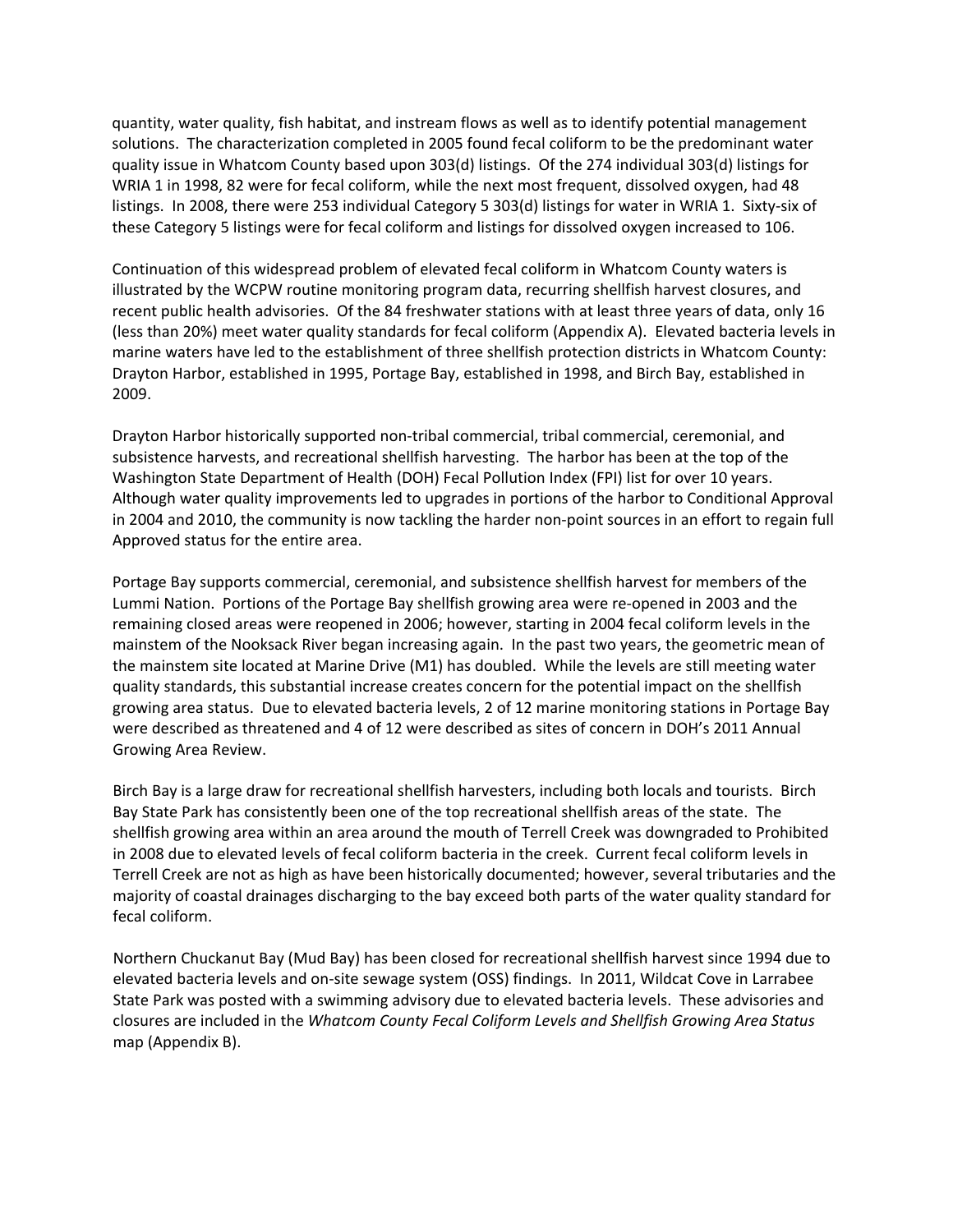#### Sources of Fecal Coliform Water Pollution

The primary cause of pollution in Whatcom County's creeks and marine waters is nonpoint source pollution. Nonpoint source pollution is the term used to describe pollutants that come from many smaller sources, rather than a few large sources. This accumulation of pollutants often results from common activities in both urban and rural areas.

Although there are many types of water pollutants, Whatcom County focuses on fecal coliform bacteria as our primary indicator of surface water quality. Fecal coliform bacteria is found in human and animal feces. While most fecal coliform strains do not cause human illness, detection in a creek or bay do indicate that human and/or animal wastes and the associated harmful pathogens are polluting the water. Examples of pathogen-related illnesses are giardia, salmonella, viral gastroenteritis, hepatitis, and cholera. People are exposed to these pathogens through direct water contact, such as swimming, wading, or eating shellfish from waters with high bacteria levels.

The key potential sources of bacteria that have been identified in Whatcom County coastal drainages are (1) **animal waste** from agricultural operations, domestic pets, waterfowl, and urban wildlife and (2) **human sewage** from failing on‐site sewage systems (OSS), leaking sewers, or cross‐connections

#### **Water Quality Program**

#### Water Quality Monitoring Goals

Whatcom County conducts routine water quality monitoring to meet the following goal and objectives relating to protecting and improving the quality of surface waters.

Goal:

• Reduced fecal coliform levels at priority drainages to meet applicable water quality standards and support human health, recreational uses, animal health, and shellfish harvest.

#### Objectives:

- Assess surface water quality status and trends through long-term monitoring.
- Compare results against applicable standards.
- Prioritize hot spots for water quality improvement projects (both within the county and within a specific creek).
- Identify public health concerns.
- Identify potential sources of bacteria.
- Provide water quality data to the public and other interested parties.

#### Washington State Water Quality Standards

Table 1 lists water quality standards for fecal coliform bacteria at marine and freshwater sites in Whatcom County coastal drainages. The Lummi Nation has similar water quality standards for the Lummi Indian Reservation but these waters are monitored by the Lummi Natural Resources Department. The water quality standards that govern Whatcom County are established and regulated by the Washington State Department of Ecology and approved by the U.S. Environmental Protection Agency. They are described more fully in Chapter 173‐201A of the Washington Administrative Code (WAC).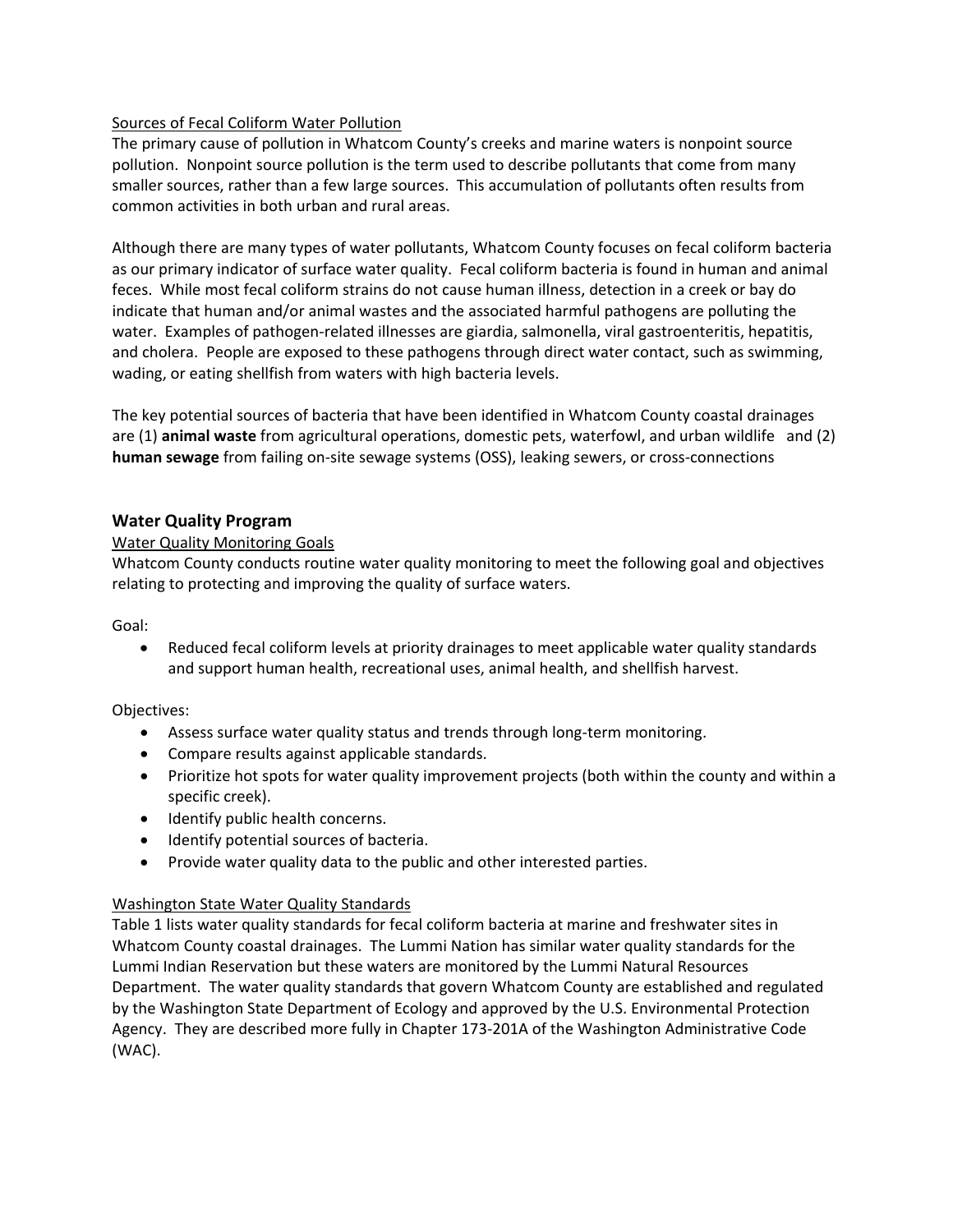| <b>Marine Water Standards</b>           | <b>Freshwater Standards</b>          | <b>Freshwater Standards</b>           |
|-----------------------------------------|--------------------------------------|---------------------------------------|
| All Areas                               | <b>Extraordinary Primary Contact</b> | <b>Primary Contact</b>                |
|                                         | Cain Creek, Birch Bay                | Nooksack, Drayton, and                |
|                                         | watershed                            | Chuckanut watersheds                  |
| <b>Geometric Mean-</b>                  | <b>Geometric Mean-</b>               | <b>Geometric Mean-</b>                |
| 14 FC/100mL                             | 50FC/100mL                           | 100FC/100mL                           |
| Estimated 90 <sup>th</sup><br>$\bullet$ | Not more than 10%<br>$\bullet$       | Not more than 10% exceed<br>$\bullet$ |
| Percentile-                             | exceed 100 FC/100mL                  | 200 FC/100mL                          |
| 43 FC/100mL                             |                                      |                                       |

#### **Table 1.** Department of Ecology Water Quality Standards for coastal drainages.

#### Routine Monitoring

WCPW coordinates regular monitoring of fecal coliform levels at approximately 90 sites in county watersheds that discharge to marine waters. Water samples are collected by WCPW staff, Northwest Indian College (NWIC) staff, Washington Conservation Corps (WCC) crew members, and trained Marine Resources Committee (MRC) volunteers. Field teams are trained in sampling, storage, and lab delivery protocols. All samples are analyzed at Department of Ecology certified laboratories using standard methods for fecal coliform analysis. Quality control steps are used to measure variability due to sampling methods and conditions. Results are compared against data quality objectives to measure precision of results. Sampling events are pre‐scheduled, typically at least a month in advance, and provide data from a broad spectrum of environmental conditions throughout the year. During some seasons, samples are unable to be collected due no flow or tidal conditions. Water quality data are used to prioritize drainages for pollution identification and control projects and to characterize general patterns in declining and improving water quality. The WCPW staff coordinates with County Health, County Planning and Development Services, and State departments of Agriculture and Ecology to respond to drainages where elevated bacteria levels are consistently observed.

#### Data Quality Objectives

The various fecal coliform monitoring programs coordinated by Whatcom County include collection of field duplicates for 10% of the samples. For example, eight samples would require one field duplicate and fourteen samples would require two field duplicates. Field duplicates are collected immediately after the original sample in the same location. Precision of the field duplicates are evaluated in terms of relative standard deviation (RSD). The data quality objectives are 1) not more than 50% of duplicates have a RSD of greater than 20% and, 2) not more than 10% of duplicates have an RSD of greater than 50%. As summarized below, fecal coliform data collected over the last three years were compared to the data quality objectives for Drayton Harbor, Birch Bay, Portage Bay, and Coastal Drainage routine monitoring programs.

### *Drayton Harbor Watershed (WCPW)*

From 2009 through 2011, there were 36 sampling events in the Drayton Harbor routine monitoring program conducted by WCPW staff. Field duplicates were collected for 10% of the samples. Approximately 5% had a RSD of greater than 50% and about 36% had a RSD of greater than 20%. These RSDs meet the data quality objectives listed above.

#### *Birch Bay Watershed (WCPW)*

From 2009 through 2011, there were 62 sampling events in the Terrell Creek/Birch Bay routine monitoring program conducted by WCPW staff. Field duplicates were collected for 10% of the samples.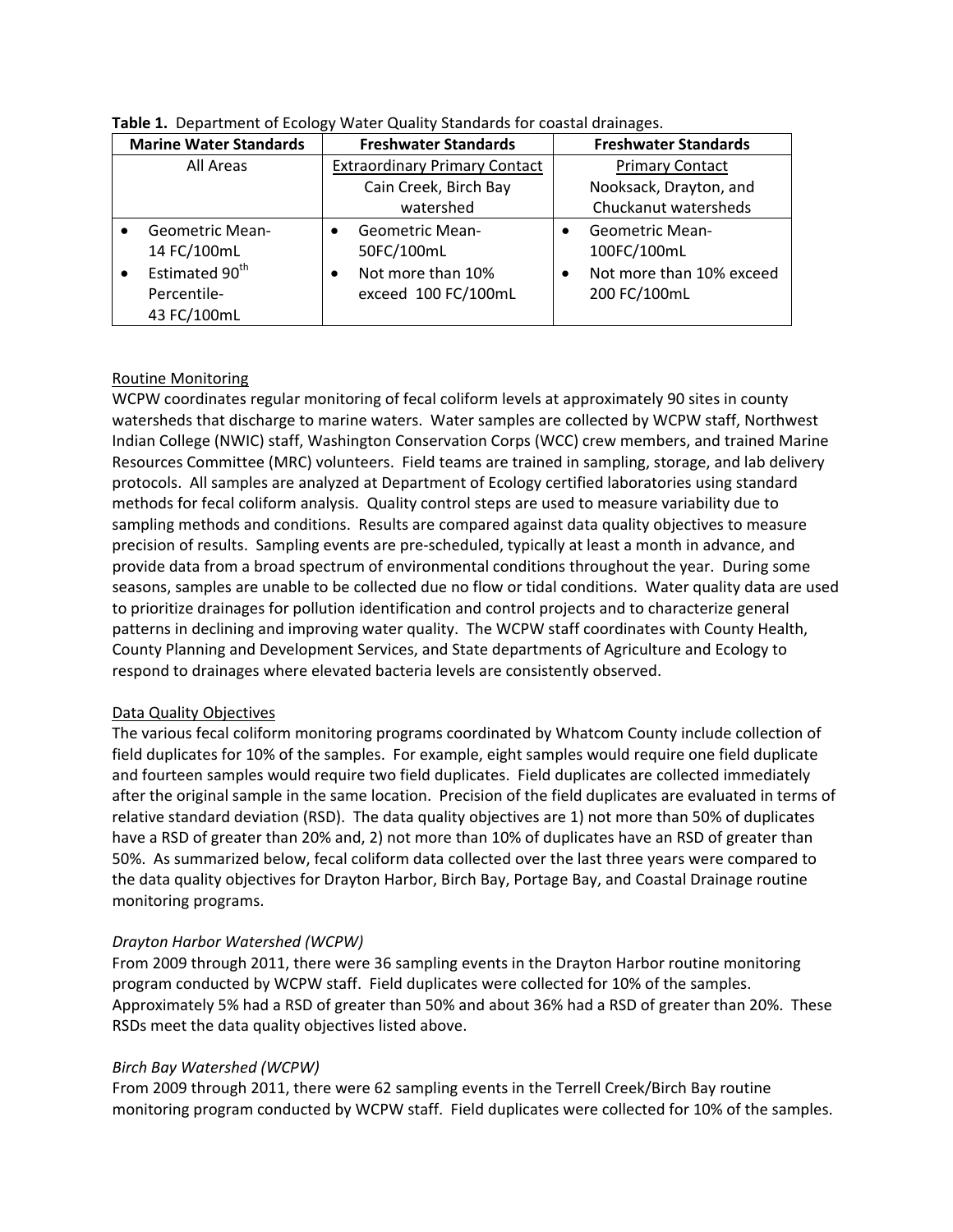Approximately 12.8% had a RSD of greater than 50% and about 40% had a RSD of greater than 20%. These field duplicates meet the data quality objectives for RSDs greater than 20%, but are slightly greater than the objectives for RSDs greater than 50%. Most duplicates with RSDs greater than 50% had average results below 20FC/100mL. Field duplicates with low bacteria levels (below 20FC/100mL) often show the higher variability and are analyzed separately from other duplicates (Mathieu 2006). When duplicates with low bacteria levels are separated, the data objectives are met with 7% exceeding a RSD of 50%. These data are accepted as adequate for this water quality review.

#### *Portage Bay Shellfish Protection District (NWIC)*

From 2009 through 2011, there were 32 sampling events in the Portage Bay Shellfish Protection District routine monitoring program conducted by NWIC staff. Field duplicates were collected for 10% of the samples. Approximately 9% had a RSD of greater than 50% and about 41% had a RSD of greater than 20%. These RSDs meet the data quality objectives listed above.

#### *Coastal Drainages (WCC, MRC volunteers)*

From 2009 through 2011, there were 36 sampling events in the Coastal Drainage routine monitoring program conducted by the WCC crew, WCPW staff, and trained MRC volunteers. Field duplicates were collected for 10% of the samples. Approximately 10% had a RSD of greater than 50% and about 46% had a RSD of greater than 20%. These RSDs meet the data quality objectives listed above.

#### Water Quality Status in Whatcom County Creeks and Rivers

The following table summarizes how 2011 fecal coliform results at each routine monitoring site compare to the state water quality standards. The total number of sites, number of sites failing the standard, number of sites partially meeting the standard, and number of sites meeting the standard are summarized for each watershed. More specific details for each monitoring site are provided in Appendix A.

| Watershed                | <b>Number of</b> | <b>Number of Sites</b>          | <b>Number of Sites</b>        | <b>Number of Sites</b>       |
|--------------------------|------------------|---------------------------------|-------------------------------|------------------------------|
|                          | <b>Sites</b>     | <b>Exceeding Both</b>           | <b>Exceeding One</b>          | <b>Meeting</b>               |
|                          |                  | Parts of Standards <sup>a</sup> | Part of Standard <sup>b</sup> | <b>Standards<sup>c</sup></b> |
| California Creek         | 12               | 4 (33.3%)                       | 3(25.0%)                      | 5(41.7%)                     |
| Dakota Creek             | 18               | 3(16.7%)                        | 8(44.4%)                      | 7 (38.9%)                    |
| <b>Terrell Creek</b>     | 15               | $6(40.0\%)$                     | $9(60.0\%)$                   | $0(0\%)$                     |
| Portage SPD              | 14               | 8(57.1%)                        | 2(14.3%)                      | 4(28.6%)                     |
| <b>Birch Bay Coastal</b> | 15               | $9(60.0\%)$                     | 4(26.7%)                      | 2(13.3%)                     |
| Drayton Coastal          | 5                | $0(0\%)$                        | $3(60.0\%)$                   | $2(40.0\%)$                  |
| Chuckanut Coastal        | 4                | $0(0\%)$                        | $1(25.0\%)$                   | 3(75.0%)                     |
| Lummi Island Coastal     | 2                | $0(0\%)$                        | $1(50.0\%)$                   | $1(50.0\%)$                  |

#### **Table 2.** Summary of monitoring sites within each watershed in comparison to fecal coliform standards.

a‐ Indicates frequent elevated fecal coliform levels.

b‐ Indicates occasional elevated fecal coliform levels (or spikes).

c‐ Indicates consistently lower fecal coliform levels.

#### Water Pollution Clean Up Programs

Through the enhanced PIC program, Whatcom County watersheds discharging to marine waters will be ranked and drainage‐specific water quality improvement strategies will be developed and implemented through community outreach and engagement for the highest priority areas. Each year staff will determine the extent of priority areas that can be targeted based upon staff and other resource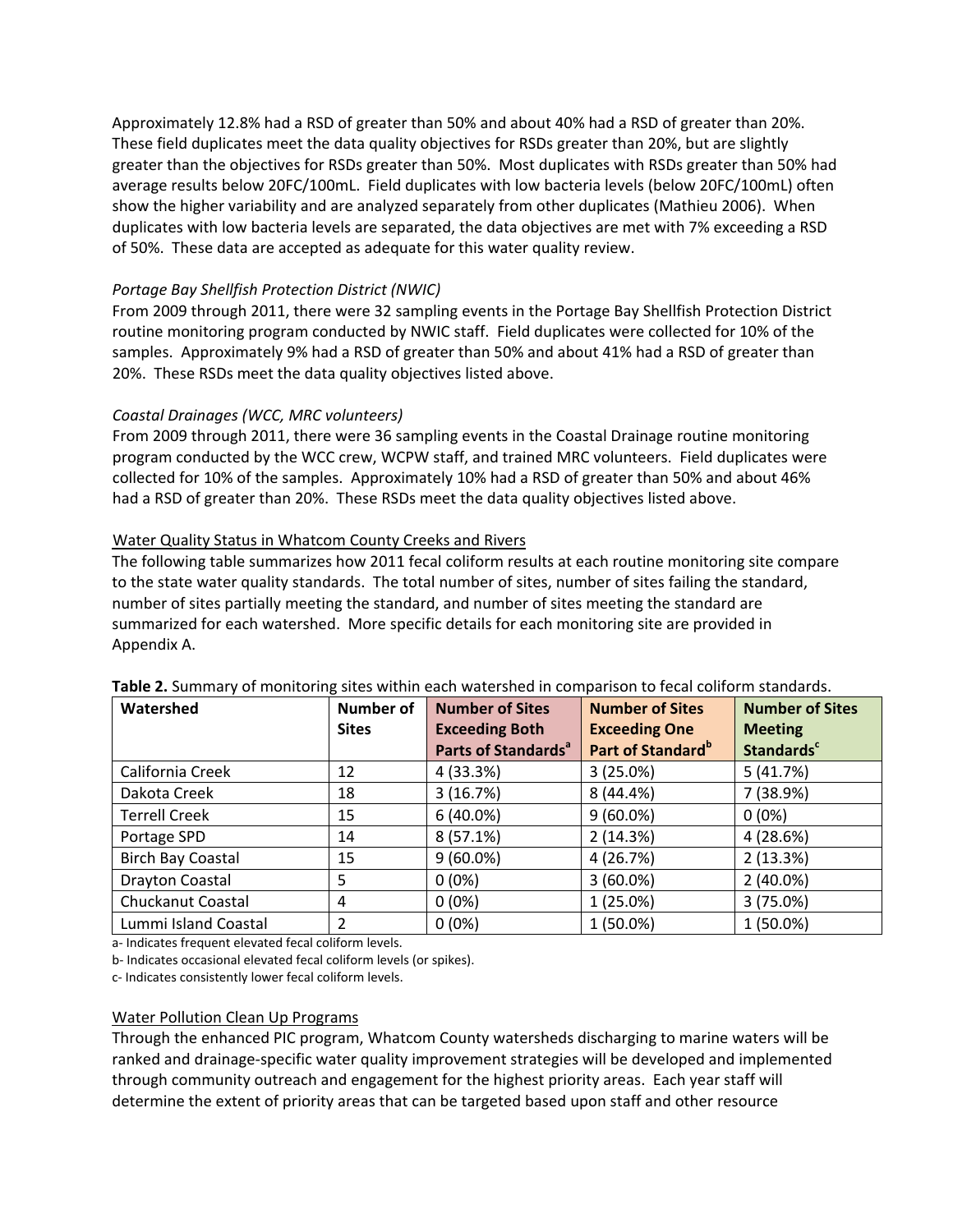availability. Whatcom County and the Whatcom Conservation District will work with landowners to identify and implement community solutions to elevated fecal coliform bacteria levels. Through community engagement, technical assistance, and incentive programs a community sense of ownership and stewardship will be developed for neighborhood creeks. A regulatory backstop will be utilized as a final tool when elevated fecal coliform levels remain in an area and where landowners have selected not to participate in the voluntary program and there are egregious or repeated violations of regulations.

The drainage‐specific community outreach strategies will build off successful outreach components in programs implemented in Kitsap County and Whatcom County's Tenmile Watershed. The drainage‐ specific strategy will at a minimum include a series of three neighborhood meetings, a landowner survey, and educational materials. Neighborhood meetings will be held at an initial stage, mid‐stage, and a final stage of each local effort. The landowner survey will be modeled after the Tenmile Watershed Restoration Project and focus on characteristics of the property, activities the landowner would be willing to do to improve water quality, attitudes toward watershed and water quality issues, decision‐making factors, and ways to learn about land and water management activities. Educational materials will include options for controlling bacteria from diverse sources found in the rural landscape such as OSS, farm animals, pets, and urban wildlife. The form of appropriate educational materials will be determined in part by results of the landowner survey.

Once high ranking drainages are identified through routine monitoring, bracketed monitoring is needed to help track down hot spots in the drainage and identify stretches of the creek to be targeted for outreach, technical assistance, and financial assistance programs. If landowners choose to participate in the monitoring program, it will help raise awareness of water quality problems and develop ownership in identifying solutions. Developing a framework for improving water quality is most effective when hot spots or areas of consistently high bacteria levels can be identified within the neighborhood stream. Microbial source tracking may be used to assist landowners in developing a greater understanding of the bacteria sources within their neighborhood stream and where to focus best management practices.

When landowners are asked to change their practices to improve water quality, it is important to make these changes as easy as possible to implement. Two key resources that assist landowners to implement new management practices and repairs to OSS are technical and financial assistance. Agricultural Best Management Practices (BMP) technical assistance will be provided by the Whatcom Conservation District. A financial cost‐share program for agricultural BMPs is being developed. County Health has partnered with the Industrial Credit Union to provide low-interest loans for landowners replacing or making repairs to their OSS.

#### **Ranking Purpose, Criteria, and Methods**

Through this program, watersheds in Whatcom County that discharge to marine waters have been ranked by order of importance. Drainage‐specific water quality improvement strategies will be developed and implemented in highest priority drainages first.

The following ranking methods are an adaptation of the ranking methods used for the Kitsap County PIC Program in 2011. They consider water quality status (short and moderate-term) and potential public health threats. The application of the ranking methods to the routine monitoring stations identifies priority areas for water quality improvement projects. Some routine monitoring sites did not have three years of data as of December 2011 to be included in the 2011 ranking process.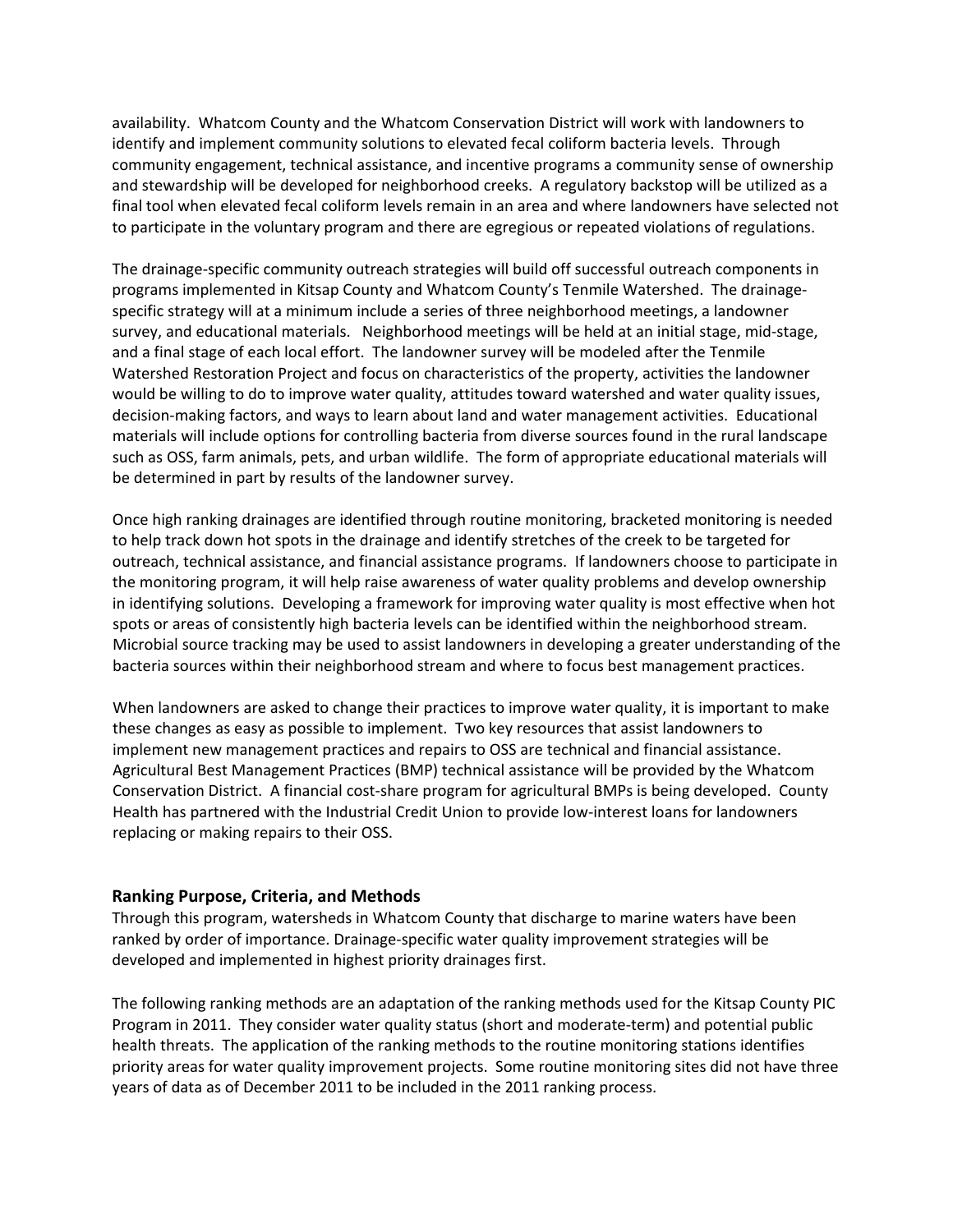The water quality status category evaluated waterbodies based upon the most current water quality data available. Water quality data were evaluated for the most recent calendar year and the previous three years (Appendix A). The data objective was a minimum of monthly sampling; however, some sites were not able to be sampled every month due to no or low flow conditions. Data for each site were compared to applicable standards for that waterbody.

The criteria and associated points are described below for the five categories analyzed: annual geometric mean, annual 90<sup>th</sup> percentile, three year geometric mean, three year geometric mean for the dry season, and three year geometric mean for the wet season. Additionally, each site was scored for current status of the shellfish growing area the waterbody discharges to. For each monitoring site, points were assigned for each of these five categories and the sum of the five scores was multiplied by the shellfish growing area score. The scores for each monitoring site are included in Appendix C.

#### Scoring Formula:

Total Water Quality Score = (12month GM score + 12month %score + 3year GM score + 3yeardry GMscore + 3yearwet GMscore)\* shellfish growing area score

#### Twelve Month (2011) Geometric Mean:

- Creek meets the appropriate standard for FC geometric mean during the most recent calendar year – 0 points.
- Creek 2011 geometric mean is 1 to 5 times the appropriate standard  $-$  2 points.
- Creek 2011 geometric mean is over 5 times the appropriate standard 4 points.

#### Twelve Month (2011) 90<sup>th</sup> Percentile:

- Creek meets the appropriate standard for FC  $90<sup>th</sup>$  percentile during the most recent calendar year – 0 points.
- Creek 2011 90<sup>th</sup> percentile is 1 to 5 times the appropriate standard  $-$  2 points.
- Creek 2011 90<sup>th</sup> percentile is over 5 times the appropriate standard  $-4$  points.

#### Three Year Geometric Mean:

- Creek FC three‐year geometric mean meets the appropriate standard– 0 points.
- Creek FC three-year geometric mean is 1 to 2 times the appropriate standard  $-1$  point.
- Creek FC three‐year geometric mean is 2 to 5 times the appropriate standard 2 points.
- Creek FC three‐year geometric mean is 5 to 10 times the appropriate standard 4 points.
- Creek FC three-year geometric mean is greater than 10 times the appropriate standard  $-6$ points.

#### Three Year Geometric Mean for Dry Season:

- Creek FC three‐year geometric mean for the dry season (May‐September) meets the appropriate standard– 0 points.
- Creek FC three-year geometric mean for the dry season (May-September) is 1 to 2 times the appropriate standard – 1 point.
- Creek FC three-year geometric mean for the dry season (May-September) is 2 to 5 times the appropriate standard – 2 points.
- Creek FC three‐year geometric mean for the dry season (May‐September) is 5 to 10 times the appropriate standard – 4 points.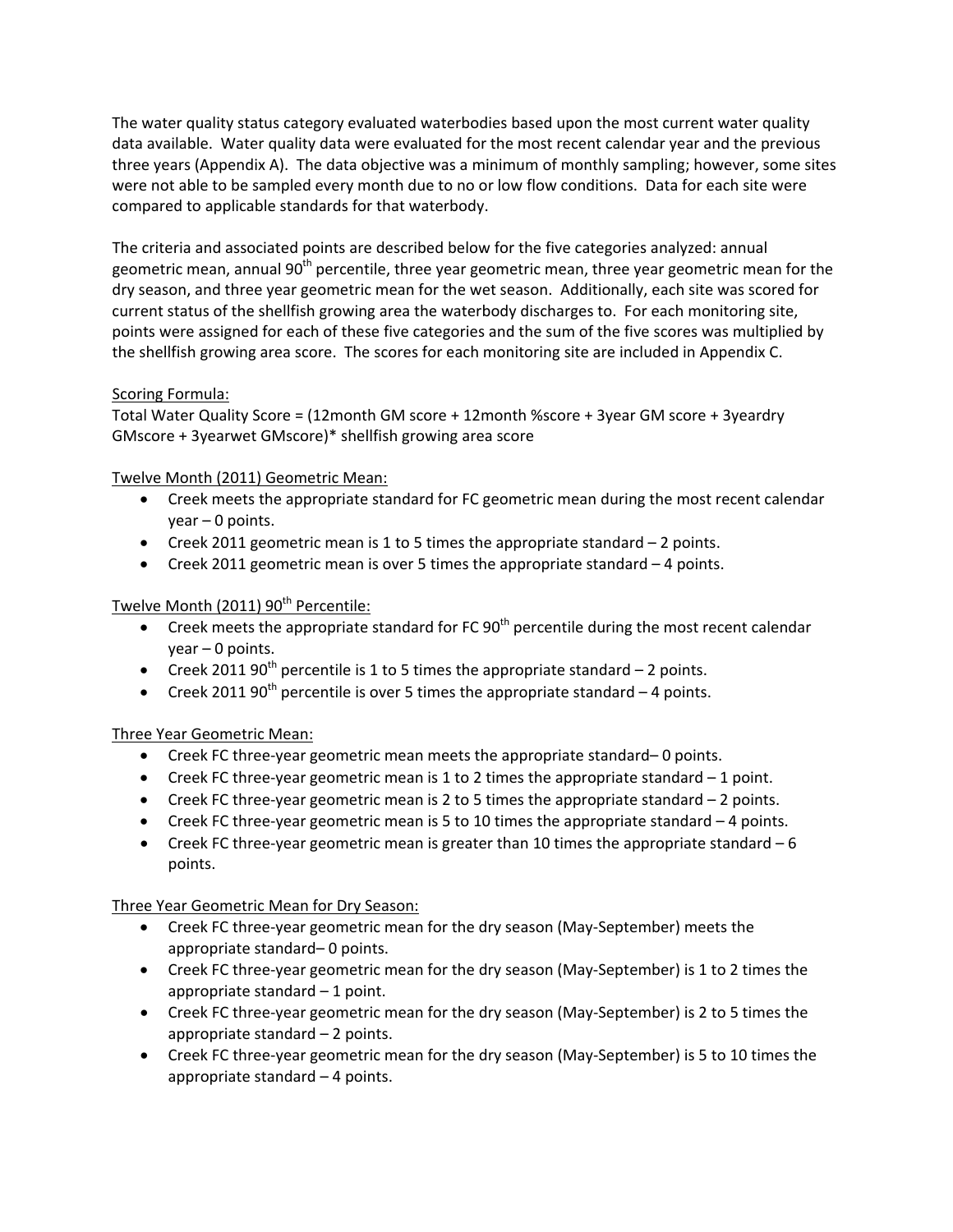• Creek FC three-year geometric mean for the dry season (May-September) is greater than 10 times the appropriate standard – 6 points.

Three Year Geometric Mean for Wet Season:

- Creek FC three-year geometric mean for the wet season (October-April) meets the appropriate standard– 0 points.
- Creek FC three‐year geometric mean for the wet season (October‐ April) is 1 to 2 times the appropriate standard – 1 point.
- Creek FC three‐year geometric mean for the wet season (October‐ April) is 2 to 5 times the appropriate standard – 2 points.
- Creek FC three‐year geometric mean for the wet season (October‐ April) is 5 to 10 times the appropriate standard – 4 points.
- Creek FC three‐year geometric mean for the wet season (October‐ April) is greater than 10 times the appropriate standard – 6 points.

### Shellfish Growing Area Score:

- **•** Recreational, tribal, and commercial shellfish growing area with no advisory or closure  $-1$  point.
- Recreational closure or threatened commercial or tribal area 2 points.
- Closed or conditionally approved commercial or tribal area 3 points.

#### **Ranking Results**

The water quality scores were calculated for all monitoring stations that had three years of data (Appendix C). Appendix D provides a map illustrating levels of priority for all routine monitoring sites. The top ten ranked drainages based upon 2011 data and the above described ranking criteria and scores are:

- 1. CA14c‐ California Creek (48 points)
- 2. TribDak2‐ Dakota Creek (42 points)
- 3. TribDak3‐ Dakota Creek (42 points)
- 4. CA9‐ California Creek (36 points)
- 5. TribDak4‐ Dakota Creek ( 33 points)
- 6. TribTerBC2‐ Lower Terrell Creek (30 points)
- 7. TribTerBC1‐ Lower Terrell Creek 28 points)
- 8. BB8‐ Birch Bay Coastal (24 points)
- 9. CA1- California Creek (24 points)
- 10. K1a‐ Portage SPD (24 points)

### **Discussion**

#### California Creek

The California Creek watershed is one of the two major areas discharging to Drayton Harbor which currently has a seasonal closure to shellfish harvesting from November to February. Three out of fourteen routine sites monitored in the California Creek watershed ranked in the top ten priority drainages for the PIC Program. CA14c and CA9 are seasonal creeks located in the upper portion of the watershed above Cal 6.5. This area was identified as being in most need of fecal coliform reductions through the *Draft Drayton Harbor Watershed Fecal Coliform Total Maximum Daily Load: Water Quality Improvement Report* (Hood and Mathieu 2010). CA14c has shown consistently high bacteria levels since 2006 when the creek was first monitored. The 2011 geometric mean was three times the standard and the dry season three-year geometric mean is nearly 12 times the standard (Appendix A). CA9 had an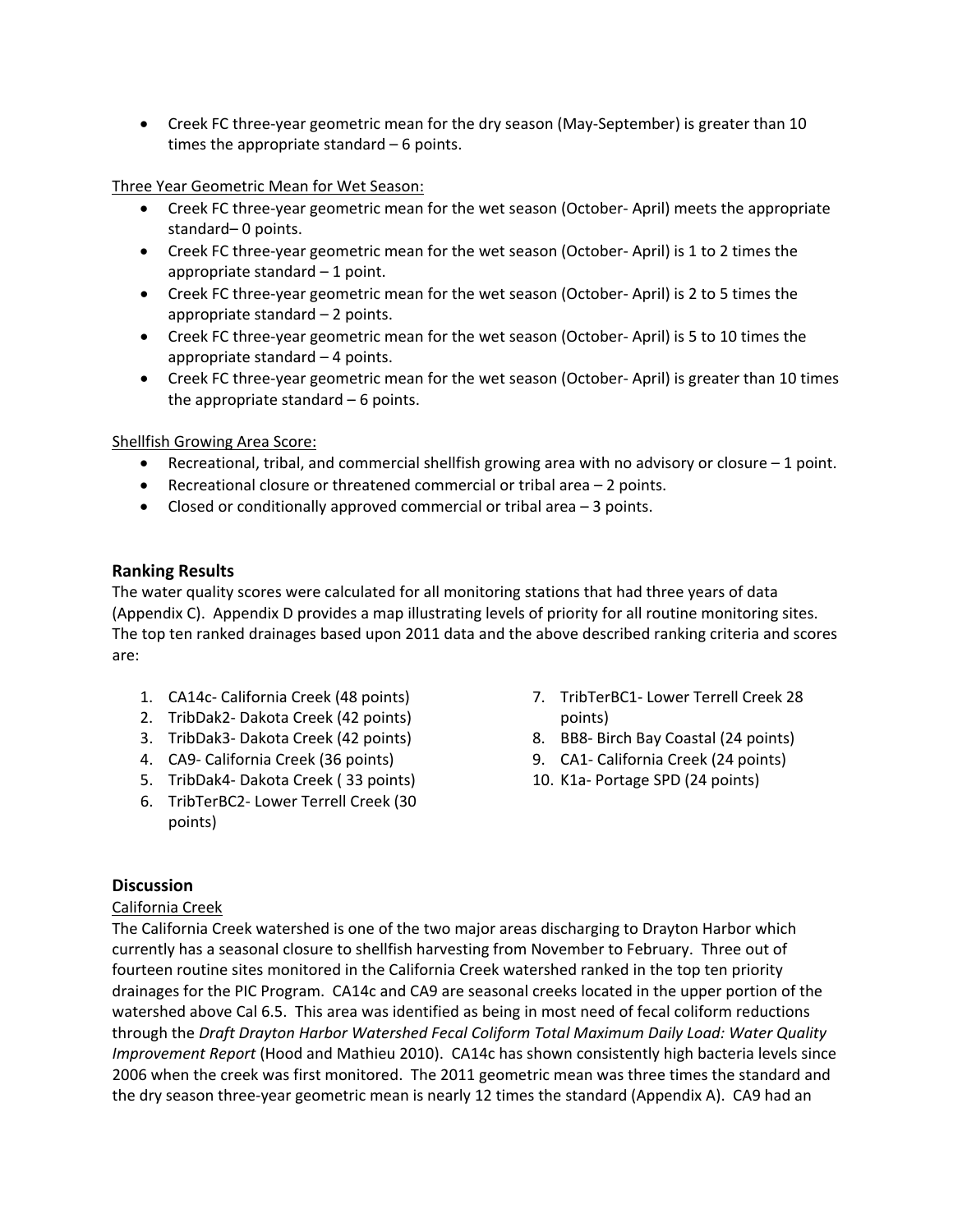annual geometric mean two times the standard and demonstrated a dry season three‐year geometric mean six times the standard. CA1 is a perennial creek in the lower portion of the watershed. The annual geometric mean for CA1 is nearly three times the standard and the dry season three‐year geometric mean is over four times the standard. Over 30 percent of the 2011 samples exceed 200 FC/100mL at all three of these sites.

#### Dakota Creek

The Dakota Creek watershed is the other of the two major areas discharging to Drayton Harbor. Three of seventeen routine sites monitored in the Dakota Creek watershed ranked in the top ten priority drainages for the PIC Program. TribDak2, TribDak3, and TribDak4 are all located in the lower portion of the Dakota Creek watershed and are perennial creeks. TribDak2 has a 2011 geometric mean three times the standard and a dry season three‐year geometric mean nearly six times the standard. TribDak3 has a 2011 geometric mean almost five times the standards and dry season three-year geometric mean over six times the standard. TribDak4 has a 2011 geometric mean almost three times the standard and dry season three‐year geometric mean over five times the standard. All of these sites had fifty percent or more of the 2011 results exceed 200FC/100mL.

#### Lower Terrell Creek

Terrell Creek is the primary freshwater discharge to Birch Bay. There is currently a closure of shellfish harvesting around the mouth of Terrell Creek due to poor water quality in the creek. Two of fourteen Terrell Creek routine sites ranked in the top ten priority drainages for the PIC Program. Both of these sites are seasonal creeks that discharge into the lower portion of Terrell Creek. TribTerBC1 and TribTerBC2 have 2011 geometric means three times the standard for the Birch Bay watershed. TribTerBC1 has a dry season three‐year geometric mean seven times the standard and TribTerBC2 is twenty-one times the standard in the dry season. In 2011, over fifty percent of the samples at each site exceeded 100FC/100mL, the  $90<sup>th</sup>$  percentile threshold for the Birch Bay watershed.

#### Birch Bay Coastal Drainage

There are several smaller coastal drainages that discharge directly to Birch Bay and exceed water quality standards. BB8 is a seasonal creek where the highest bacteria levels at routine monitoring sites have been observed. In fact, in 2011 one sample had a result of 110,000FC/100mL. While flows from these drainages are far smaller than those seen at Terrell Creek, the bacteria levels can represent significant public health concerns. The 2011 geometric mean for BB8 was thirty-two times the standard and the dry season three‐year geometric mean was fifty‐nine times the standard. One hundred percent of the sample collected in 2011 exceeded 100 FC/100mL.

#### Portage Bay Shellfish Protection District (SPD)

One of fifteen routine sites in the Portage Bay Shellfish Protection District ranked in the top ten priority areas for the PIC Program. K1a is a small creek that discharges into Kamm directly upstream of the Hampton Road bridge. The 2011 geometric mean for K1a was nearly four times the standard and the dry season three‐year geometric mean was over four times the standard. Over eighty percent of the samples collected in 2011 exceeded 200FC/100mL.

While fecal coliform levels have been seen increasing at several sites in the Portage Bay SPD, the current status of the shellfish harvesting area and geometric means are not at the same levels seen in the Drayton Harbor and Birch Bay watersheds. Thus, with a comprehensive look across the county, the PIC Program will initially focus on Drayton Harbor and Birch Bay sites unless additional resources are identified.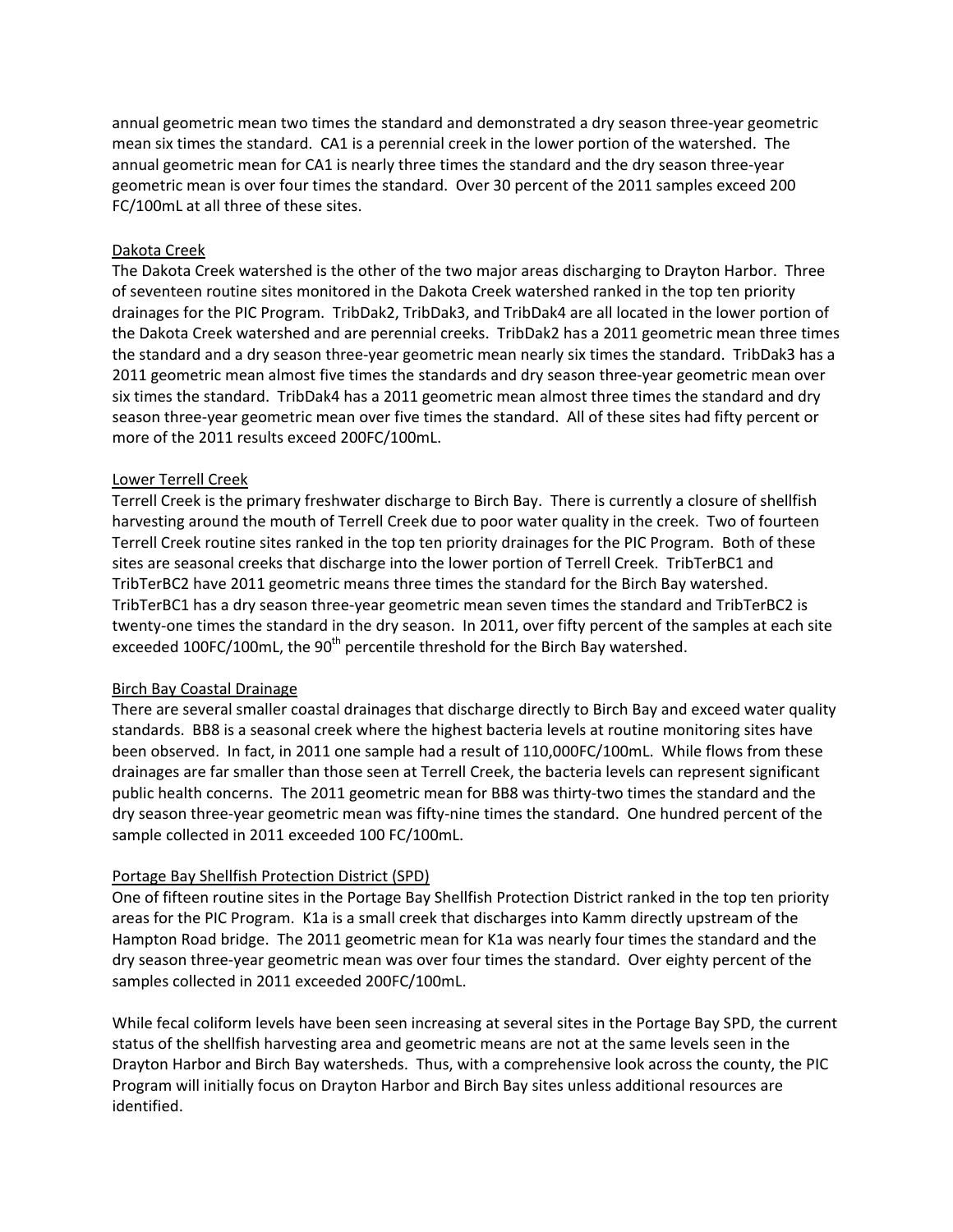#### **Recommendations**

- Priority Area 1- Continue enhanced water quality monitoring and landowner communication in Brown‐Malloy drainage (CA14c). This is a seasonal creek and is generally dry for 3‐4 months of the year. While this area should remain a priority, a greater priority should be placed on high ranking perennial creeks. This drainage is in the upper portion of the California Creek watershed and is depicted with a red dot and pink outline in Appendix D.
- Priority Area 2‐ In 2012 and 2013, develop and implement a water quality improvement strategy for the three tributaries in the lower portion of Dakota Creek (TribDak2, TribDak3, and TribDak4). These drainages are adjacent to each other, all rank in the top ten, are perennial creeks, and have a similar rural character. Watershed characterization and establishment of additional monitoring sites and a monitoring schedule should be completed in summer 2012. An initial community meeting should be targeted for early fall. These drainages are depicted in Appendix D with red dots and a pink outline.
- Priority Area 3- Continue work with Birch Bay Watershed and Aquatic Resources Management District (BBWARM) to identify sources of bacterial pollution in residential drainages in lower Terrell Creek and priority Birch Bay coastal drainage (TribTerBC2, TribTerBC1, and BB8). Partner with BBWARM and the MRC to develop and distribute community education materials for residential sources of bacteria (e.g. OSS, urban wildlife, and pets). While these sites are not the highest ranking of the top ten, the established partnerships provide additional resources and efficient mechanisms for sharing information with the community. These drainages are depicted in Appendix D with red and orange dots and orange outlines.

#### **References**

Hood, S. and N. Mathieu. 2010. *Draft Drayton Harbor Watershed Fecal Coliform Total Maximum Daily Load: Water Quality Improvement Report*. Washington State Department of Ecology.

Mathieu, N. 2006. Replicate Precision for 12 TMDL Studies and Recommendations for Precision Measurement Quality Objectives for Water Quality Parameters. Washington State Department of Ecology. Publication No. 06‐03‐044.

WCPW (Whatcom County Public Works) 2008. *County Response Strategy for High Bacteria Counts in Shellfish Protection Districts*. Whatcom County Public Works‐ Natural Resources.

WCPW (Whatcom County Public Works) 2009. *Standard Operating Procedures: Direct Grab Sample Collection with Sample Bottle for Fecal Coliform or Nutrient Analysis.* Whatcom County Public Works‐ Natural Resources.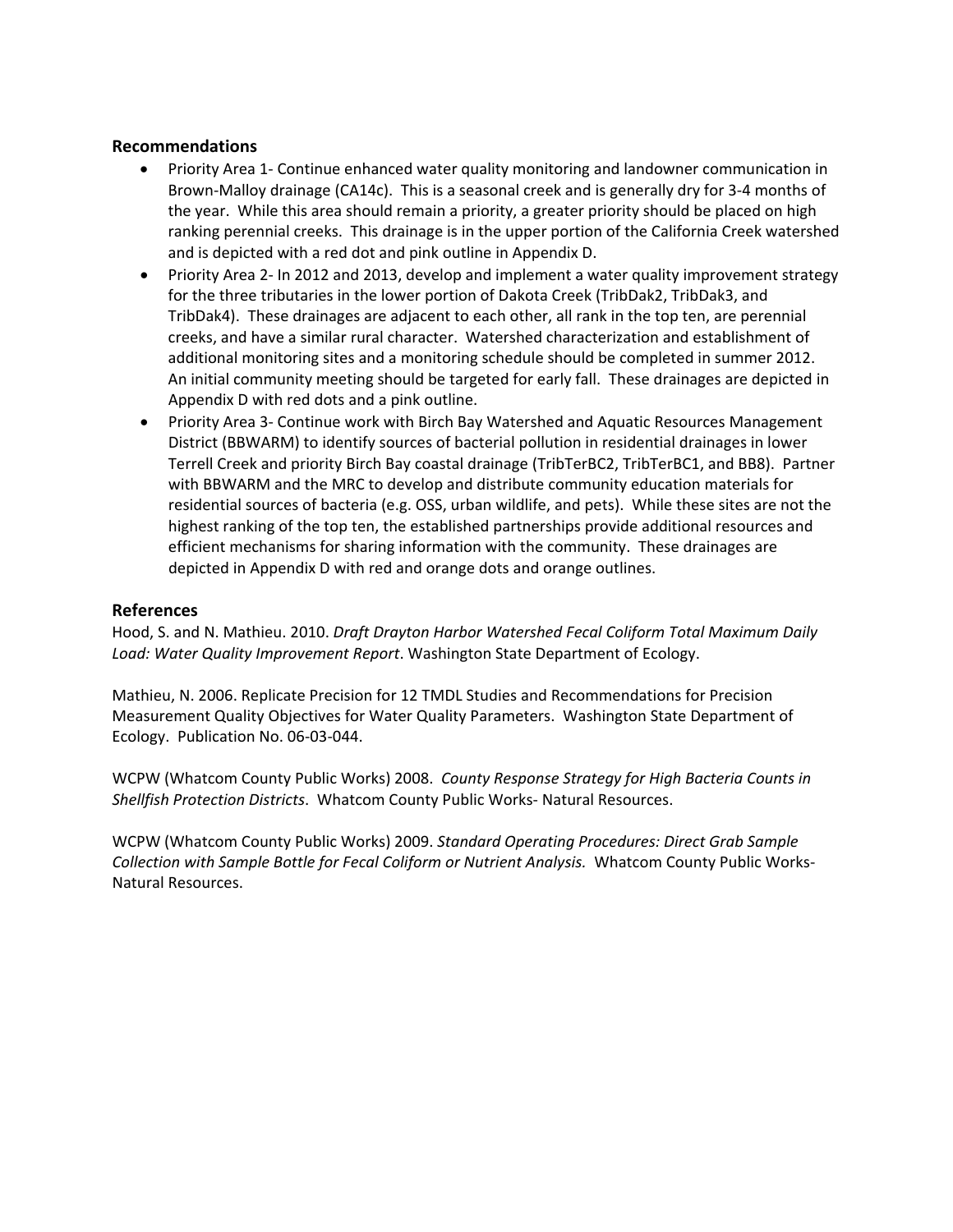|                   |                 |                |             |            |                |         |                     |       | <b>Three Year GMV</b> |        |
|-------------------|-----------------|----------------|-------------|------------|----------------|---------|---------------------|-------|-----------------------|--------|
| Watershed         | <b>Station</b>  | #              | Range       | <b>GMV</b> | #>200          | % > 200 | 2011 Meets Stnd?    | All   | Wet                   | Dry    |
| <b>BB Coastal</b> | <b>BB8</b>      | 8              | 110-110,000 | 1628.2     | 8              | 100.0   | <b>Exceeds Both</b> | 713.9 | 395.0                 | 2953.5 |
| <b>BB Coastal</b> | <b>BB21</b>     | 5              | 14-5300     | 464.2      | $\overline{2}$ | 40.0    | <b>Exceeds Both</b> | 155.1 | 118.2                 |        |
| <b>BB Coastal</b> | <b>BB11</b>     | 10             | 2-15,000    | 169.2      | 6              | 60.0    | <b>Exceeds Both</b> | 128.9 | 80.0                  | 539.8  |
| <b>BB Coastal</b> | <b>BB7</b>      | $\overline{7}$ | 2-26,000    | 123.1      | 3              | 42.9    | <b>Exceeds Both</b> | 89.3  | 45.2                  |        |
| <b>BB Coastal</b> | <b>BB4</b>      | 10             | 4-2600      | 121.9      | 6              | 60.0    | <b>Exceeds Both</b> | 96.0  | 70.0                  | 162.6  |
| <b>BB Coastal</b> | <b>BB6</b>      | 9              | 16-8700     | 113.4      | $\overline{4}$ | 44.4    | <b>Exceeds Both</b> | 81.4  | 66.9                  | 141.0  |
| <b>BB Coastal</b> | <b>BB16</b>     | 5              | 8-1000      | 106.9      | $\overline{3}$ | 60.0    | <b>Exceeds Both</b> | 93.8  | 99.4                  |        |
| <b>BB Coastal</b> | <b>BB18</b>     | 5              | $6 - 620$   | 92.9       | $\overline{2}$ | 40.0    | <b>Exceeds Both</b> | 58.3  | 44.8                  |        |
| <b>BB Coastal</b> | <b>BB22</b>     | 8              | 8-6400      | 89.2       | 3              | 37.5    | <b>Exceeds Both</b> | 80.5  | 49.9                  | 307.1  |
| <b>BB Coastal</b> | <b>BB20</b>     | 5              | 8-500       | 45.4       | $\mathbf{1}$   | 20.0    | <b>Exceeds One</b>  | 42.6  | 36.6                  | 82.2   |
| <b>BB Coastal</b> | BB <sub>3</sub> | 10             | 4-180       | 31.7       | $\overline{3}$ | 30.0    | <b>Exceeds One</b>  | 51.4  | 46.4                  | 58.3   |
| <b>BB Coastal</b> | <b>BB5</b>      | 6              | 2-2900      | 26.0       | $\mathbf{1}$   | 16.7    | <b>Exceeds One</b>  | 33.6  | 15.4                  |        |
| <b>BB Coastal</b> | <b>BB19</b>     | 5              | $2 - 400$   | 15.6       | $\mathbf{1}$   | 20.0    | <b>Exceeds One</b>  | 8.4   | 7.1                   | 58.0   |
| <b>BB Coastal</b> | <b>BB15</b>     | 4              | $2 - 62$    | 7.4        | $\Omega$       | 0.0     | Meets Both          | 14.0  | 10.5                  |        |
| <b>BB Coastal</b> | <b>BB12</b>     | 5              | $2 - 64$    | 4.0        | $\mathbf 0$    | 0.0     | Meets Both          | 6.1   | 6.7                   |        |
| California        | CA14c           | 9              | 36-5800     | 298.4      | 5              | 55.6    | <b>Exceeds Both</b> | 472.2 | 375.5                 | 1180.1 |
| California        | CA1             | 12             | 22-6300     | 277.3      | 5              | 41.7    | <b>Exceeds Both</b> | 191.5 | 107.4                 | 426.4  |
| California        | CA <sub>9</sub> | 9              | 34-2400     | 202.4      | $\overline{3}$ | 33.3    | <b>Exceeds Both</b> | 272.6 | 163.7                 | 637.6  |
| California        | <b>CA16</b>     | 11             | 10-1200     | 100.7      | $\overline{4}$ | 36.4    | <b>Exceeds Both</b> | 134.7 | 67.6                  | 358.1  |
| California        | CA8             | 11             | 4-2000      | 68.3       | 4              | 36.4    | <b>Exceeds One</b>  | 80.6  | 23.6                  | 480.0  |
| California        | <b>Cal 7.5</b>  | 10             | $8 - 240$   | 47.9       | $\overline{2}$ | 20.0    | <b>Exceeds One</b>  | 81.8  | 58.3                  | 142.5  |
| California        | <b>Cal 0.1</b>  | 12             | 14-720      | 44.2       | $\overline{2}$ | 16.7    | <b>Exceeds One</b>  | 40.0  | 48.7                  | 30.4   |
| California        | <b>CA15</b>     | 12             | 2-360       | 33.9       | $\overline{3}$ | 25.0    | <b>Exceeds One</b>  | 50.2  | 34.7                  | 85.9   |
| California        | <b>Cal 0.8</b>  | 12             | 12-500      | 53.9       | $\mathbf{1}$   | 8.3     | Meets Both          | 60.2  | 52.6                  | 71.9   |
| California        | <b>Cal 6.2</b>  | 10             | $6 - 220$   | 47.8       | $\mathbf{1}$   | 10.0    | Meets Both          | 91.8  | 59.9                  | 168.1  |

# **Appendix A: Water Quality Review by Monitoring Station**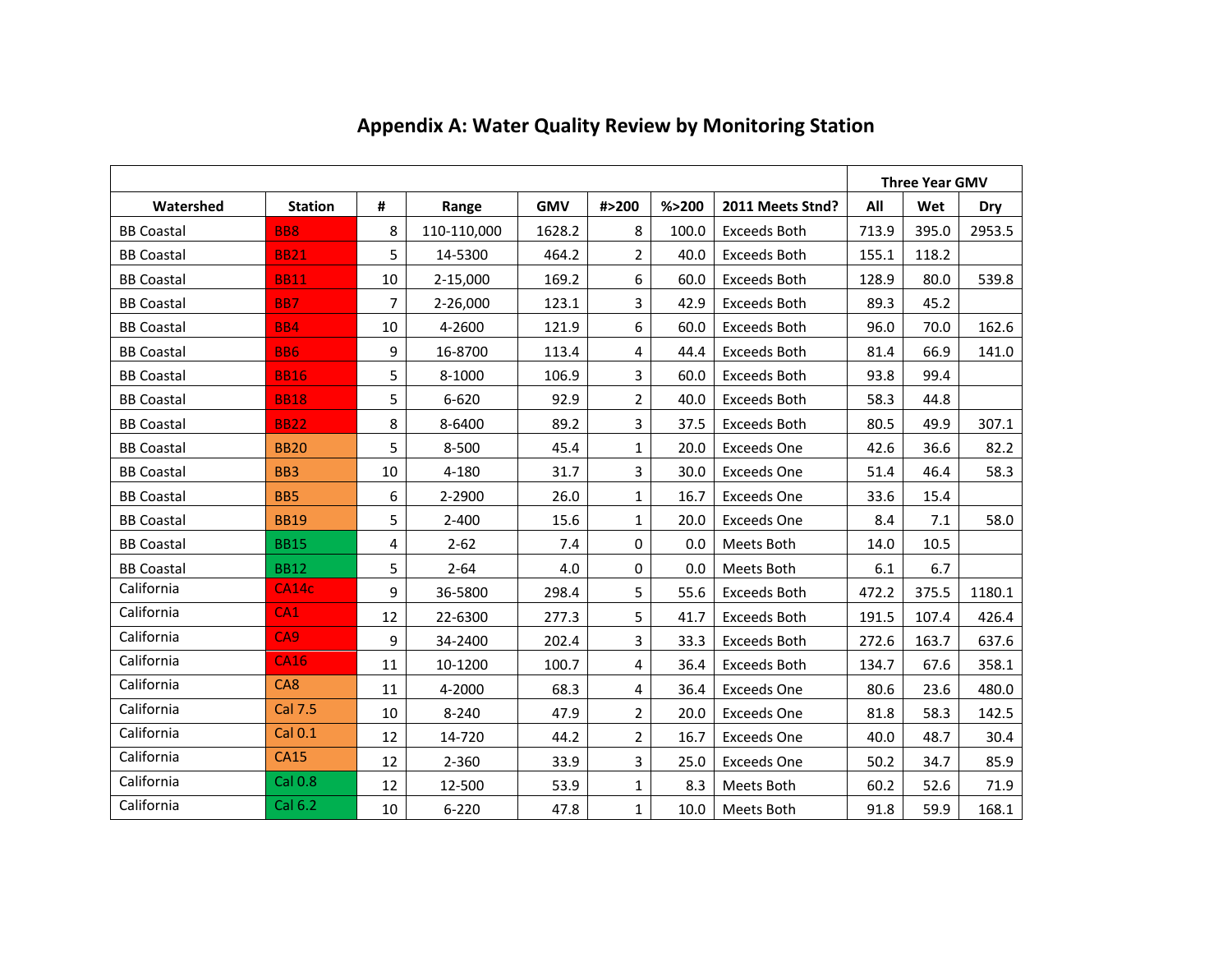|                        |                  |         |           |            |                  |         |                     |       | <b>Three Year GMV</b> |       |
|------------------------|------------------|---------|-----------|------------|------------------|---------|---------------------|-------|-----------------------|-------|
| Watershed              | <b>Station</b>   | #       | Range     | <b>GMV</b> | #>200            | % > 200 | 2011 Meets Stnd?    | All   | Wet                   | Dry   |
| California             | Cal 5.0          | 12      | $2 - 170$ | 45.7       | $\mathbf 0$      | 0.0     | Meets Both          | 71.0  | 47.0                  | 125.5 |
| California             | Cal 0.8*         | 12      | 6-5220    | 42.0       | $\mathbf{1}$     | 8.3     | Meets Both          | 61.6  | 50.7                  | 80.7  |
| California             | CA <sub>6</sub>  | 12      | $2 - 160$ | 24.5       | $\mathbf 0$      | 0.0     | Meets Both          | 32.2  | 19.4                  | 62.7  |
| California             | CA <sub>3</sub>  | 5       | $2 - 170$ | 17.2       | $\mathbf 0$      | 0.0     | Meets Both          | 20.1  | 15.8                  | 82.9  |
| Chuckanut              | CB <sub>1</sub>  | 9       | 1-5100    | 21.1       | $\mathbf{1}$     | 11.1    | <b>Exceeds One</b>  | 15.9  | 6.7                   | 138.3 |
| Chuckanut              | CB4              | 10      | 9-2200    | 33.2       | $\mathbf{1}$     | 10.0    | Meets Both          | 36.5  | 20.3                  | 87.1  |
| Chuckanut              | CB <sub>3</sub>  | 12      | 4-2500    | 33.2       | $\mathbf{1}$     | 8.3     | Meets Both          | 41.6  | 17.3                  | 102.2 |
| Chuckanut              | CB <sub>2</sub>  | 12      | 5-5700    | 22.8       | $\mathbf{1}$     | 8.3     | Meets Both          | 23.5  | 14.5                  | 102.5 |
| Dakota                 | <b>TribDak3</b>  | 12      | 50-3200   | 493.8      | 8                | 66.7    | <b>Exceeds Both</b> | 450.0 | 352.1                 | 620.4 |
| Dakota                 | <b>TribDak2</b>  | 12      | 54-1400   | 304.9      | $\overline{7}$   | 58.3    | <b>Exceeds Both</b> | 386.9 | 287.7                 | 570.0 |
| Dakota                 | TribDak4         | 12      | 54-4000   | 287.2      | 6                | 50.0    | <b>Exceeds Both</b> | 305.7 | 192.1                 | 561.0 |
| Dakota                 | TribDakN2        | 12      | 6-2400    | 92.5       | 3                | 25.0    | <b>Exceeds One</b>  | 97.0  | 45.9                  | 257.6 |
| Dakota                 | <b>TribDakS2</b> | 12      | 2-1800    | 90.7       | 6                | 50.0    | <b>Exceeds One</b>  | 86.3  | 44.3                  | 206.3 |
| Dakota                 | TribDak1         | 9       | 10-760    | 84.1       | 3                | 33.3    | <b>Exceeds One</b>  | 94.9  | 92.6                  | 100.3 |
| Dakota                 | TribDakS1        | 12      | 6-1300    | 53.9       | $\overline{2}$   | 16.7    | <b>Exceeds One</b>  | 73.0  | 45.9                  | 133.8 |
| Dakota                 | SFDak2.2         | 12      | 8-460     | 51.2       | $\overline{2}$   | 16.7    | Exceeds One         | 62.4  | 39.6                  | 113.1 |
| Dakota                 | TribDak5         | 12      | $2 - 440$ | 47.7       | $\overline{2}$   | 16.7    | <b>Exceeds One</b>  | 65.1  | 34.7                  | 147.9 |
| Dakota                 | NFDak2.5         | 12      | 16-460    | 74.4       | $\mathbf{1}$     | 8.3     | Meets Both          | 142.4 | 88.2                  | 266.6 |
| Dakota                 | NFDak0.1         | 12      | $6 - 170$ | 51.1       | $\boldsymbol{0}$ | 0.0     | Meets Both          | 79.5  | 62.8                  | 108.2 |
| Dakota                 | Dak 0.7          | 12      | 10-320    | 49.5       | $\mathbf{1}$     | 8.3     | Meets Both          | 53.9  | 49.1                  | 59.3  |
| Dakota                 | Dak 3.1          | 12      | $6 - 240$ | 45.5       | $\mathbf{1}$     | 8.3     | Meets Both          | 62.5  | 52.0                  | 79.6  |
| Dakota                 | TribDakN1        | $\,8\,$ | $4 - 150$ | 43.4       | 0                | 0.0     | Meets Both          | 66.3  | 68.7                  | 59.5  |
| Dakota                 | Dak 6.8          | 12      | $2 - 170$ | 38.6       | 0                | 0.0     | Meets Both          | 58.5  | 44.9                  | 82.7  |
| Dakota                 | SFDak0.1         | 12      | 8-190     | 37.2       | $\mathbf 0$      | 0.0     | Meets Both          | 51.9  | 37.3                  | 79.8  |
| Dakota                 | Dak 0.1          | 12      | 10-170    | 30.4       | 0                | 0.0     | Meets Both          | 37.7  | 44.3                  | 30.1  |
| Drayton Coastal        | DH <sub>3</sub>  | 11      | 1-2100    | 47.7       | $\overline{4}$   | 36.4    | <b>Exceeds One</b>  | 20.2  | 10.3                  | 89.8  |
| <b>Drayton Coastal</b> | DH <sub>5</sub>  | 10      | 2-2400    | 25.5       | $\overline{2}$   | 20.0    | <b>Exceeds One</b>  | 37.6  | 20.5                  | 116.6 |
| <b>Drayton Coastal</b> | <b>DH14</b>      | 8       | 1-280     | 16         | $\mathbf{1}$     | 12.5    | <b>Exceeds One</b>  | 13.2  | 6.4                   | 67.1  |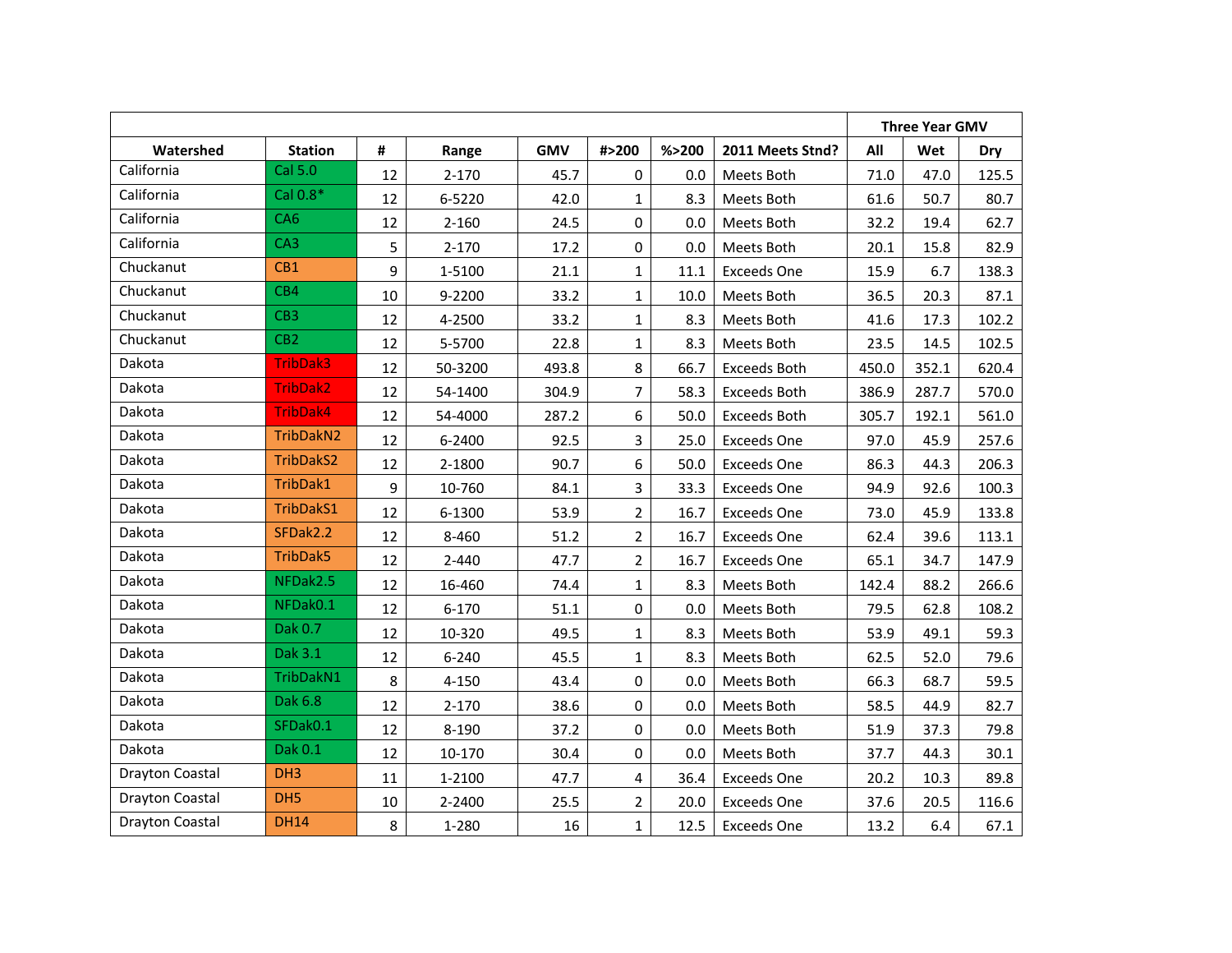|                      |                    |    |           |            |                |         |                     |       | <b>Three Year GMV</b> |        |
|----------------------|--------------------|----|-----------|------------|----------------|---------|---------------------|-------|-----------------------|--------|
| Watershed            | <b>Station</b>     | #  | Range     | <b>GMV</b> | #>200          | % > 200 | 2011 Meets Stnd?    | All   | Wet                   | Dry    |
| Drayton Coastal      | DH <sub>2</sub>    | 10 | 1-590     | 8.2        | $\mathbf{1}$   | 10.0    | Meets Both          | 7.5   | 5.3                   | 15.3   |
| Lummi Island Coastal | LI4                | 5  | 2-730     | 58.6       | $\overline{2}$ | 40.0    | <b>Exceeds One</b>  | 58.8  | 85.0                  | 30.5   |
| Lummi Island Coastal | LI                 | 5  | $4 - 114$ | 31.7       | 0              | 0.0     | Meets Both          | 45.2  | 31.9                  | 144.0  |
| Portage SPD          | K1a                | 11 | 40-1120   | 359.2      | 9              | 81.8    | <b>Exceeds Both</b> | 329.8 | 230.1                 | 434.0  |
| Portage SPD          | <b>S3</b>          | 12 | 40-3210   | 267.5      | 8              | 66.7    | <b>Exceeds Both</b> | 224.8 | 328.3                 | 154.8  |
| Portage SPD          | S <sub>1</sub>     | 11 | 50-1560   | 261.0      | 5              | 45.5    | <b>Exceeds Both</b> | 192.4 | 211.4                 | 179.6  |
| Portage SPD          | K1                 | 12 | 60-1020   | 243.6      | 8              | 66.7    | <b>Exceeds Both</b> | 210.5 | 162.1                 | 316.0  |
| Portage SPD          | F1                 | 11 | 90-860    | 239.7      | 6              | 54.5    | <b>Exceeds Both</b> | 176.1 | 125.8                 | 242.4  |
| Portage SPD          | F4                 | 12 | 40-1200   | 182.5      | 6              | 50.0    | <b>Exceeds Both</b> | 165.7 | 115.0                 | 247.0  |
| Portage SPD          | <b>DRC</b>         | 12 | 60-520    | 172.0      | 5              | 41.7    | <b>Exceeds Both</b> | 127.7 | 95.4                  | 167.5  |
| Portage SPD          | <b>B1</b>          | 12 | 10-370    | 138.8      | 6              | 50.0    | <b>Exceeds Both</b> | 106.7 | 72.8                  | 150.5  |
| Portage SPD          | <b>AND</b>         | 12 | 10-640    | 109.5      | 4              | 33.3    | <b>Exceeds Both</b> | 114.8 | 51.8                  | 321.1  |
| Portage SPD          | <b>B3</b>          | 12 | 20-320    | 91.4       | 4              | 33.3    | <b>Exceeds One</b>  | 94.8  | 59.1                  | 167.6  |
| Portage SPD          | T1                 | 11 | 10-320    | 89.4       | 4              | 36.4    | <b>Exceeds One</b>  | 68.1  | 42.3                  | 112.2  |
| Portage SPD          | M1                 | 11 | 10-201    | 56.4       | $\mathbf{1}$   | 9.1     | Meets Both          | 39.7  | 41.5                  | 31.6   |
| Portage SPD          | M <sub>2</sub>     | 12 | 10-2000   | 52.3       | $\mathbf{1}$   | 8.3     | Meets Both          | 32.6  | 39.0                  | 23.8   |
| Portage SPD          | M <sub>5</sub>     | 12 | 5-2000    | 39.0       | $\mathbf{1}$   | 8.3     | Meets Both          | 17.7  | 15.8                  | 18.8   |
| Portage SPD          | M <sub>4</sub>     | 12 | 4-250     | 29.7       | $\mathbf{1}$   | 8.3     | Meets Both          | 16.6  | 13.4                  | 15.8   |
| Terrell              | TribTerBC1         | 16 | 4-18,000  | 165.3      | 9              | 56.3    | <b>Exceeds Both</b> | 128.4 | 100.0                 | 354.5  |
| Terrell              | TribTerBC2         | 17 | 12-17,000 | 164.1      | 9              | 52.9    | <b>Exceeds Both</b> | 106.0 | 51.5                  | 1055.6 |
| Terrell              | TribFERN1          | 16 | 2-25,000  | 114.5      | 6              | 37.5    | <b>Exceeds Both</b> | 79.4  | 49.4                  | 216.0  |
| Terrell              | Ter <sub>0.7</sub> | 24 | 10-13,000 | 94.9       | 6              | 25.0    | <b>Exceeds Both</b> | 55.5  | 40.0                  | 90.1   |
| Terrell              | TribTerLP1         | 24 | 6-2400    | 68.0       | 8              | 33.3    | <b>Exceeds Both</b> | 46.9  | 29.1                  | 116.2  |
| Terrell              | <b>Ter7.8</b>      | 22 | 4-6000    | 64.5       | 7              | 31.8    | <b>Exceeds Both</b> | 48.0  | 19.4                  | 178.4  |
| Terrell              | <b>Ter5.0</b>      | 22 | 2-4600    | 45.6       | 7              | 31.8    | <b>Exceeds One</b>  | 49.3  | 26.8                  | 118.2  |
| Terrell              | <b>Ter1.9</b>      | 24 | 6-3600    | 42.4       | 6              | 25.0    | <b>Exceeds One</b>  | 42.7  | 32.4                  | 60.6   |
| Terrell              | Ter <sub>0.1</sub> | 24 | 6-2400    | 41.6       | 4              | 16.7    | <b>Exceeds One</b>  | 30.3  | 24.2                  | 39.4   |
| Terrell              | <b>Ter1.6</b>      | 24 | 6-3900    | 41.0       | 3              | 12.5    | <b>Exceeds One</b>  | 33.3  | 26.7                  | 51.5   |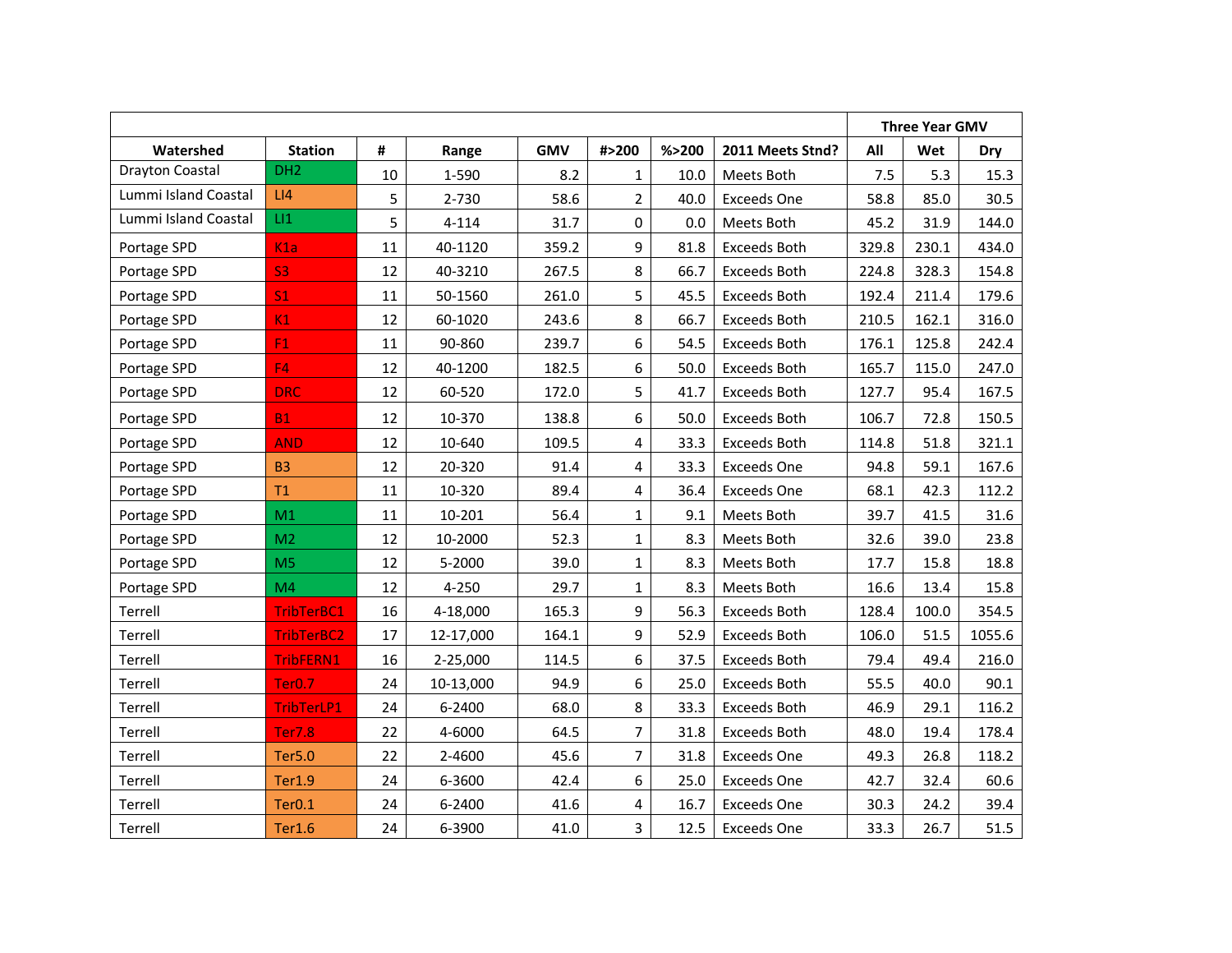|           |                |    |           |            |       |         |                  |      | <b>Three Year GMV</b> |      |
|-----------|----------------|----|-----------|------------|-------|---------|------------------|------|-----------------------|------|
| Watershed | <b>Station</b> | #  | Range     | <b>GMV</b> | #>200 | % > 200 | 2011 Meets Stnd? | All  | Wet                   | Dry  |
| Terrell   | $Ter0.1*$      | 24 | 2-3500    | 30.7       | 4     | 16.7    | Exceeds One      | 26.2 | 25.7                  | 24.7 |
| Terrell   | Ter8.4         | 23 | 2-2100    | 25.7       | 6     | 26.1    | Exceeds One      | 21.2 | 12.3                  | 46.2 |
| Terrell   | Ter3.3         | 16 | $2 - 400$ | 23.0       | 4     | 25.0    | Exceeds One      | 20.5 | 18.1                  | 27.0 |
| Terrell   | TribFIN1       | 17 | 2-3700    | 15.0       | 4     | 23.5    | Exceeds One      | 8.7  | 8.7                   | 34.1 |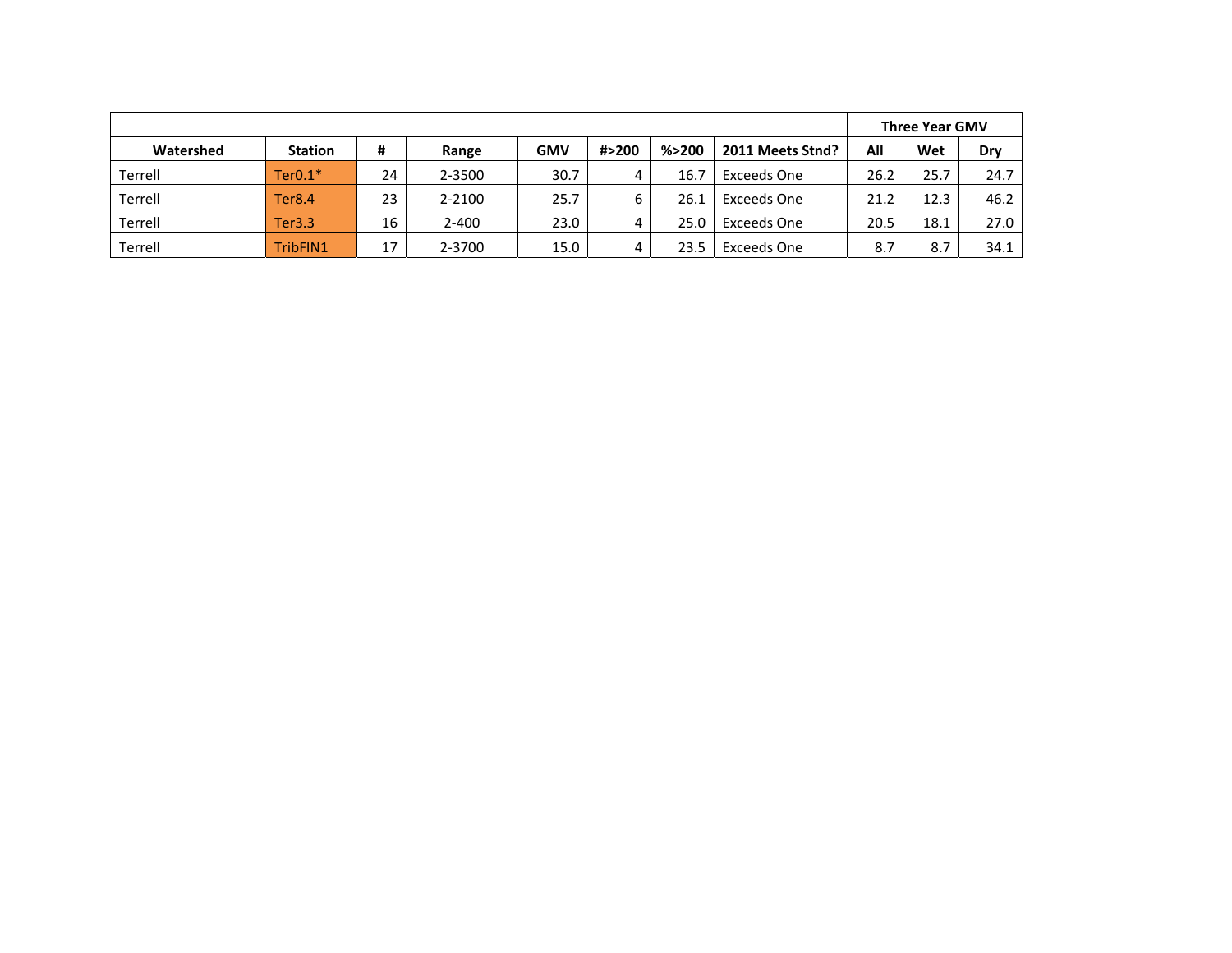

# **Appendix B: Whatcom County Fecal Coliform Levels and Shellfish Growing Area Status Map**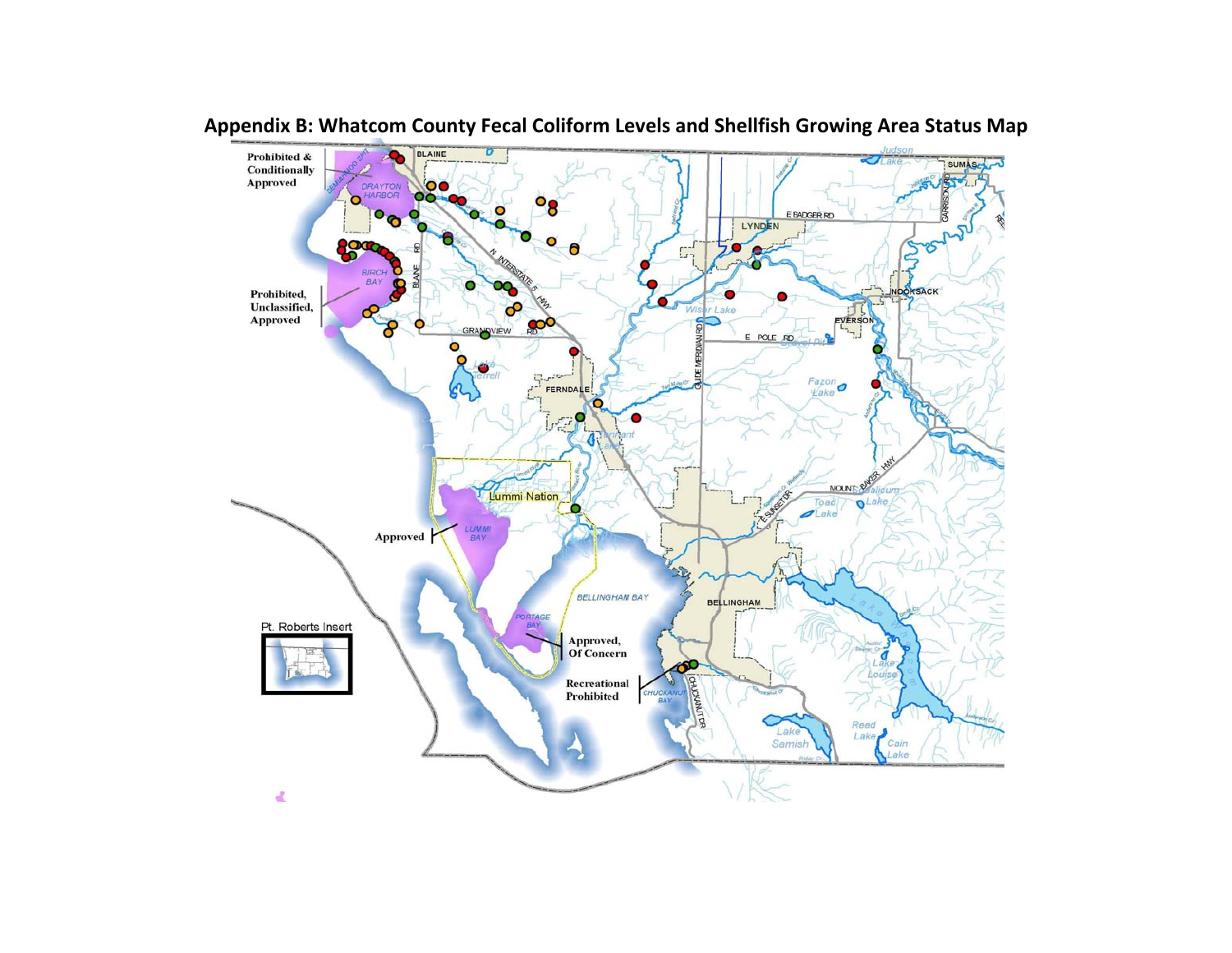| <b>Stream</b>     | <b>Station</b>   | 12<br><b>Month</b><br><b>GM</b> | 12<br><b>Month</b><br>% ><br>200 | 3 Year<br><b>GM</b> | 3 Year<br>Dry<br>Season<br><b>GM</b> | 3 Year<br>Wet<br>Season<br><b>GM</b> | <b>Shellfish</b><br>Area<br>Multiplier* | <b>Total</b><br>Score** | <b>Comments</b>                                                            |
|-------------------|------------------|---------------------------------|----------------------------------|---------------------|--------------------------------------|--------------------------------------|-----------------------------------------|-------------------------|----------------------------------------------------------------------------|
| California        | CA14c            | $\overline{2}$                  | 4                                | $\overline{2}$      | 6                                    | $\overline{2}$                       | 3                                       | 48                      | follow up sampling multiple yrs, some contacts                             |
| Dakota            | TribDak2         | $\overline{2}$                  | $\overline{4}$                   | $\overline{2}$      | $\overline{a}$                       | $\overline{2}$                       | $\overline{3}$                          | 42                      | adjacent to TribDak3 and TribDak4                                          |
| Dakota            | TribDak3         | $\overline{2}$                  | $\overline{\mathbf{4}}$          | $\overline{2}$      | $\overline{2}$                       | 4                                    | $\overline{3}$                          | 42                      | adjacent to TribDak2 and TribDak4                                          |
| California        | CA <sub>9</sub>  | $\overline{2}$                  | $\overline{2}$                   | $\overline{2}$      | $\overline{a}$                       | $\overline{2}$                       | 3                                       | 36                      | below confluence of two creeks/drainages                                   |
| Dakota            | TribDak4         | $\overline{2}$                  | 4                                | $\overline{2}$      | $\mathbf{1}$                         | $\overline{2}$                       | $\overline{3}$                          | 33                      | adjacent to TribDak2 and TribDak3                                          |
| Terrell           | TribTerBC2       | $\overline{2}$                  | 4                                | $\overline{2}$      | 6                                    | $\mathbf{1}$                         | $\overline{2}$                          | 30                      | initial follow up sampling conducted                                       |
| Terrell           | TribTerBC1       | $\overline{2}$                  | 4                                | $\overline{2}$      | $\overline{a}$                       | $\overline{2}$                       | $\overline{2}$                          | 28                      | small residential drainage                                                 |
| <b>BB Coastal</b> | BB8              | 4                               | 4                                | 6                   | 6                                    | 4                                    | $\mathbf{1}$                            | 24                      | follow up sampling conducted in 2011 and 2012,<br>area of focus for BBWARM |
| California        | CA1              | $\overline{2}$                  | $\overline{2}$                   | $\mathbf{1}$        | $\overline{2}$                       | $\mathbf{1}$                         | 3                                       | 24                      | small trib discharges to lower Cal Creek                                   |
| Kamm              | K <sub>1</sub> a | $\overline{2}$                  | 4                                | $\overline{2}$      | $\overline{2}$                       | $\overline{2}$                       | $\overline{2}$                          | 24                      | very small drainage                                                        |
| Kamm              | K1               | $\overline{2}$                  | 4                                | $\overline{2}$      | $\overline{2}$                       | $\mathbf{1}$                         | $\overline{2}$                          | 22                      |                                                                            |
| Scott             | S <sub>3</sub>   | $\overline{2}$                  | 4                                | $\overline{2}$      | $\mathbf{1}$                         | $\overline{2}$                       | $\overline{2}$                          | 22                      | upstream of S1                                                             |
| California        | CA16             | $\overline{2}$                  | $\overline{2}$                   | $\mathbf{1}$        | $\overline{2}$                       | 0                                    | $\overline{3}$                          | 21                      |                                                                            |
| Fishtrap          | F <sub>1</sub>   | $\overline{2}$                  | 4                                | $\mathbf{1}$        | $\overline{2}$                       | $\mathbf{1}$                         | $\overline{2}$                          | 20                      | downstream of F4                                                           |
| Fishtrap          | F <sub>4</sub>   | $\overline{2}$                  | 4                                | $\mathbf{1}$        | $\overline{2}$                       | $\mathbf{1}$                         | $\overline{2}$                          | 20                      | upstream of F1                                                             |
| <b>Butler</b>     | TribFERN1        | $\overline{2}$                  | $\overline{2}$                   | $\mathbf{1}$        | $\overline{4}$                       | 0                                    | $\overline{2}$                          | 18                      | upstream site initiated in late 2011                                       |
| Dakota            | TribDakS2        | $\mathbf{0}$                    | 4                                | 0                   | $\overline{2}$                       | 0                                    | 3                                       | 18                      |                                                                            |
| Scott             | S <sub>1</sub>   | $\overline{2}$                  | $\overline{2}$                   | $\mathbf{1}$        | $\mathbf{1}$                         | $\overline{2}$                       | $\overline{2}$                          | 16                      | downstream of S3                                                           |
| Bertrand          | <b>B1</b>        | $\overline{2}$                  | 4                                | $\mathbf{1}$        | $\mathbf 0$                          | $\mathbf{1}$                         | $\overline{2}$                          | 16                      |                                                                            |
| Anderson          | <b>AND</b>       | 1                               | $\overline{2}$                   | $\mathbf{1}$        | $\overline{2}$                       | $\mathbf{1}$                         | $\overline{2}$                          | 14                      |                                                                            |
| <b>BB Coastal</b> | <b>BB11</b>      | $\overline{2}$                  | 4                                | $\mathbf{1}$        | 1                                    | 6                                    | $\mathbf{1}$                            | 14                      |                                                                            |
| California        | CA8              | 0                               | $\overline{2}$                   | 0                   | 2                                    | 0                                    | 3                                       | 12                      | culvert being replaced summer 2012                                         |

# **Appendix C: Water Quality Scores by Station**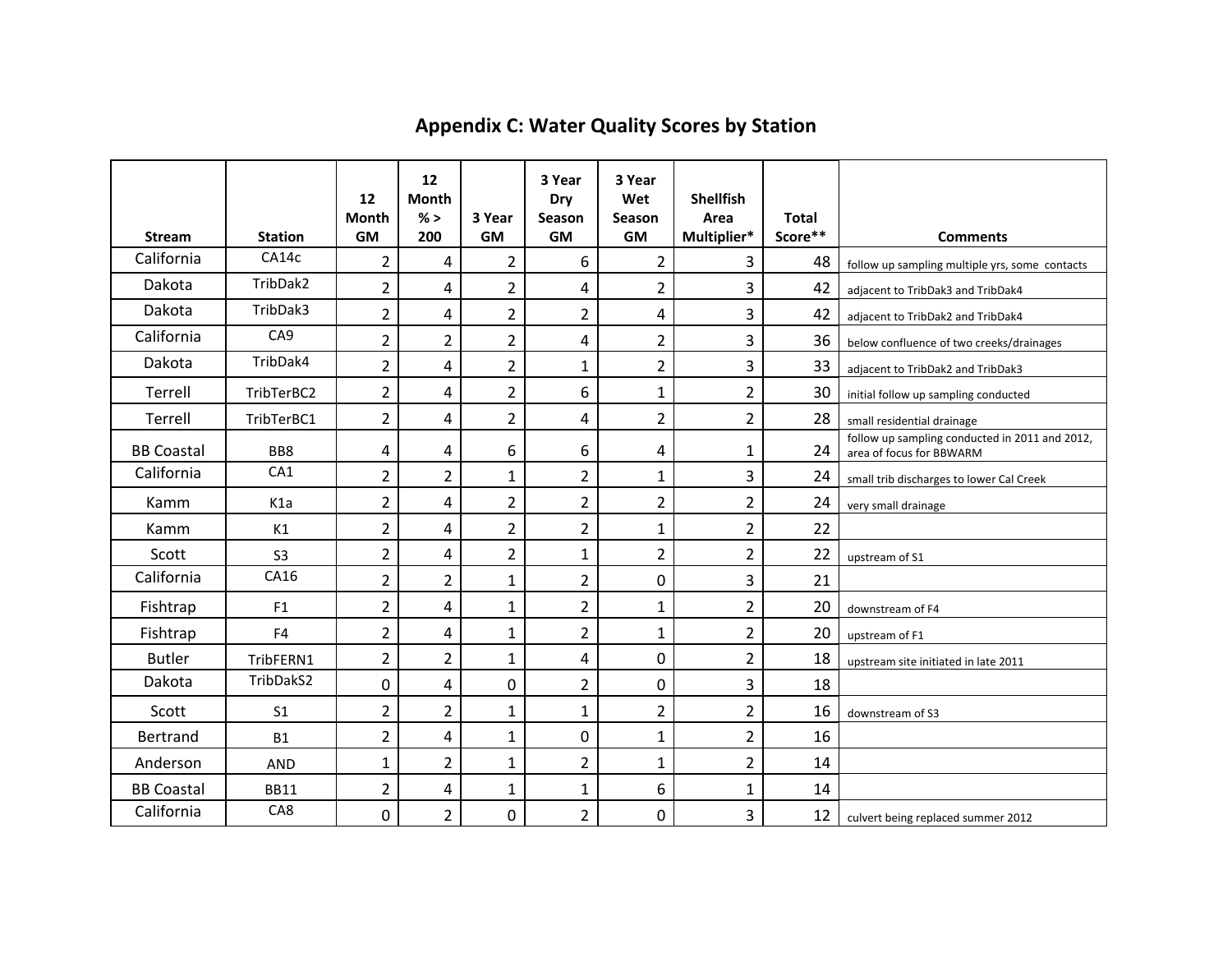|                   |                    | 12<br><b>Month</b> | 12<br>Month<br>% >      | 3 Year         | 3 Year<br>Dry<br>Season | 3 Year<br>Wet<br>Season | <b>Shellfish</b><br>Area | <b>Total</b>          |                 |
|-------------------|--------------------|--------------------|-------------------------|----------------|-------------------------|-------------------------|--------------------------|-----------------------|-----------------|
| <b>Stream</b>     | <b>Station</b>     | <b>GM</b>          | 200                     | GM             | <b>GM</b>               | GM                      | Multiplier*              | $\textsf{Score}^{**}$ | <b>Comments</b> |
| Dakota            | TribDakN2          | $\overline{0}$     | $\overline{2}$          | $\mathbf 0$    | $\overline{2}$          | $\mathbf 0$             | $\overline{3}$           | 12                    |                 |
| Terrell           | <b>Ter7.8</b>      | $\overline{2}$     | $\overline{2}$          | $\mathbf 0$    | $\overline{2}$          | 0                       | $\overline{2}$           | 12                    |                 |
| Terrell           | Ter <sub>0.7</sub> | $\overline{2}$     | $\overline{2}$          | $\mathbf{1}$   | $\mathbf{1}$            | 0                       | $\overline{2}$           | 12                    |                 |
| Terrell           | TribTerLP1         | $\overline{2}$     | $\overline{2}$          | 0              | $\overline{2}$          | 0                       | $\overline{2}$           | 12                    |                 |
| <b>BB Coastal</b> | <b>BB22</b>        | $\overline{2}$     | $\overline{2}$          | $\overline{2}$ | 4                       | 0                       | $\mathbf{1}$             | 10                    |                 |
| <b>BB Coastal</b> | BB4                | $\overline{2}$     | $\overline{\mathbf{4}}$ | $\mathbf{1}$   | $\overline{2}$          | $\mathbf{1}$            | $\mathbf{1}$             | 10                    |                 |
| <b>BB Coastal</b> | <b>BB21</b>        | 4                  | $\overline{2}$          | $\overline{2}$ | $\boldsymbol{0}$        | $\overline{2}$          | $\mathbf{1}$             | 10                    |                 |
| Dakota            | NFDak2.5           | 0                  | $\boldsymbol{0}$        | $\mathbf{1}$   | $\overline{2}$          | 0                       | $\overline{3}$           | 9                     |                 |
| California        | Cal 7.5            | $\mathbf 0$        | $\overline{2}$          | $\mathbf 0$    | $\mathbf{1}$            | 0                       | $\overline{3}$           | 9                     |                 |
| Dakota            | TribDak1           | $\overline{0}$     | $\overline{2}$          | $\overline{0}$ | $\mathbf{1}$            | 0                       | $\overline{3}$           | 9                     |                 |
| Dakota            | TribDak5           | $\mathbf 0$        | $\overline{2}$          | $\mathbf 0$    | $\mathbf 1$             | 0                       | $\overline{3}$           | 9                     |                 |
| Dakota            | TribDakS1          | 0                  | $\overline{2}$          | 0              | $\mathbf{1}$            | 0                       | $\overline{3}$           | 9                     |                 |
| Dakota            | SFDak2.2           | 0                  | $\overline{2}$          | 0              | $\mathbf{1}$            | 0                       | $\overline{3}$           | 9                     |                 |
| <b>BB Coastal</b> | BB <sub>6</sub>    | $\overline{2}$     | $\overline{2}$          | $\mathbf{1}$   | $\overline{2}$          | $\mathbf{1}$            | $\mathbf{1}$             | 8                     |                 |
| Terrell           | Ter5.0             | $\mathbf 0$        | $\overline{2}$          | $\overline{0}$ | $\overline{2}$          | 0                       | $\overline{2}$           | 8                     |                 |
| Terrell           | TribTerJ1          | $\boldsymbol{0}$   | $\overline{2}$          | 0              | $\overline{2}$          | 0                       | $\overline{2}$           | 8                     |                 |
| <b>BB Coastal</b> | <b>BB16</b>        | $\overline{2}$     | 4                       | $\mathbf{1}$   | $\mathbf 0$             | $\mathbf{1}$            | $\mathbf{1}$             | 8                     |                 |
| Bertrand          | B <sub>3</sub>     | 0                  | $\overline{2}$          | 0              | $\mathbf{1}$            | 0                       | $\overline{2}$           | 6                     |                 |
| Chuckanut         | CB1                | $\overline{0}$     | $\overline{2}$          | $\overline{0}$ | $\mathbf{1}$            | 0                       | $\overline{2}$           | 6                     |                 |
| Tenmile           | T1                 | $\pmb{0}$          | $\overline{2}$          | $\mathbf 0$    | $\mathbf{1}$            | 0                       | $\overline{2}$           | 6                     |                 |
| Terrell           | Ter1.9             | 0                  | $\overline{2}$          | 0              | $\mathbf{1}$            | 0                       | $\overline{2}$           | 6                     |                 |
| Terrell           | Ter1.6             | 0                  | $\overline{2}$          | 0              | $\mathbf{1}$            | 0                       | $\overline{2}$           | 6                     |                 |
| Drayton           | DH5                | 0                  | $\overline{2}$          | 0              | $\boldsymbol{0}$        | 0                       | 3                        | 6                     |                 |
| California        | CA15               | $\mathbf{0}$       | $\overline{2}$          | $\overline{0}$ | $\mathbf 0$             | 0                       | $\overline{3}$           | 6                     |                 |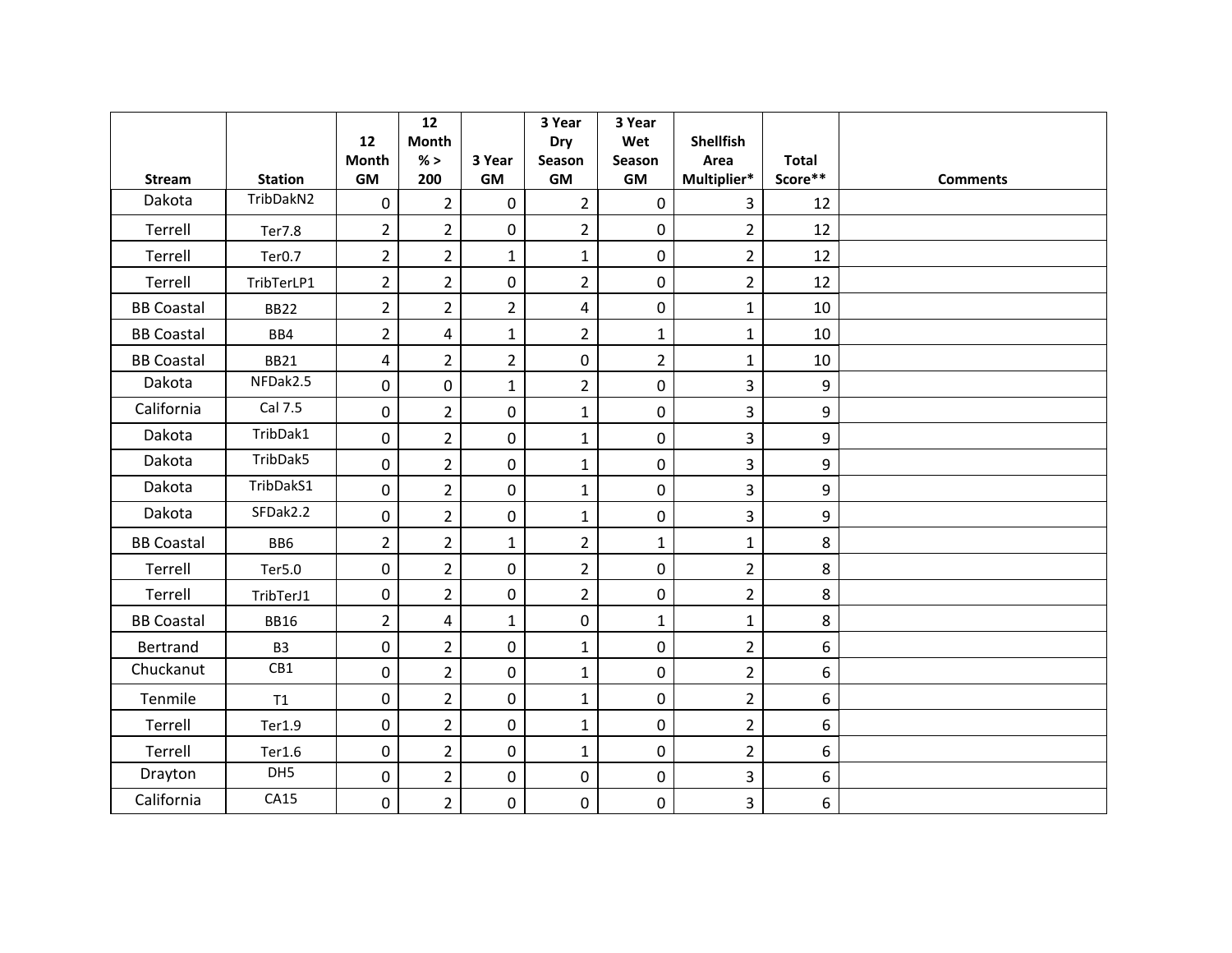|                   |                    | 12                 | 12<br><b>Month</b> |                  | 3 Year<br><b>Dry</b> | 3 Year<br>Wet | <b>Shellfish</b>    |                         |                 |
|-------------------|--------------------|--------------------|--------------------|------------------|----------------------|---------------|---------------------|-------------------------|-----------------|
| <b>Stream</b>     | <b>Station</b>     | Month<br><b>GM</b> | $\%$ ><br>200      | 3 Year<br>GM     | Season<br><b>GM</b>  | Season<br>GM  | Area<br>Multiplier* | <b>Total</b><br>Score** | <b>Comments</b> |
| Drayton           | DH3                | $\pmb{0}$          | $\overline{2}$     | $\mathbf 0$      | $\mathbf 0$          | $\mathbf 0$   | 3                   | 6                       |                 |
| Drayton           | DH14               |                    |                    |                  |                      |               |                     |                         |                 |
|                   |                    | $\mathbf 0$        | $\overline{2}$     | $\mathbf 0$      | $\boldsymbol{0}$     | $\mathbf 0$   | $\overline{3}$      | 6                       |                 |
| <b>BB Coastal</b> | BB3                | $\overline{2}$     | $\overline{2}$     | $\mathbf{1}$     | $\mathbf 0$          | $\pmb{0}$     | $\mathbf{1}$        | 5                       |                 |
| <b>BB Coastal</b> | BB7                | $\overline{2}$     | $\overline{2}$     | $\mathbf 1$      | $\pmb{0}$            | $\pmb{0}$     | $\mathbf{1}$        | 5                       |                 |
| <b>BB Coastal</b> | <b>BB18</b>        | $\overline{2}$     | $\overline{2}$     | $\mathbf{1}$     | $\mathbf 0$          | $\pmb{0}$     | $\mathbf{1}$        | 5                       |                 |
| Fingalson         | TribFIN1           | 0                  | $\overline{2}$     | $\mathbf 0$      | $\mathbf 0$          | $\mathbf 0$   | $\overline{2}$      | 4                       |                 |
| Terrell           | Ter8.4             | $\mathbf 0$        | $\overline{2}$     | $\mathbf 0$      | $\mathbf 0$          | $\mathbf 0$   | $\overline{2}$      | $\overline{4}$          |                 |
| Terrell           | Ter3.3             | 0                  | $\overline{2}$     | $\pmb{0}$        | $\mathbf 0$          | 0             | $\overline{2}$      | 4                       |                 |
| Terrell           | $Ter0.1*$          | $\pmb{0}$          | $\overline{2}$     | $\boldsymbol{0}$ | $\mathbf 0$          | $\pmb{0}$     | $\overline{2}$      | $\overline{4}$          |                 |
| Terrell           | Ter <sub>0.1</sub> | $\mathbf 0$        | $\overline{2}$     | $\overline{0}$   | $\mathbf 0$          | $\mathbf 0$   | $\overline{2}$      | 4                       |                 |
| California        | Cal 5.0            | $\pmb{0}$          | $\mathbf 0$        | $\mathbf 0$      | $\mathbf 1$          | $\mathbf 0$   | $\overline{3}$      | 3                       |                 |
| California        | Cal 6.2            | 0                  | 0                  | $\mathbf 0$      | $\mathbf{1}$         | 0             | $\overline{3}$      | $\overline{3}$          |                 |
| Dakota            | NFDak0.1           | 0                  | 0                  | $\mathbf 0$      | $\mathbf 1$          | 0             | $\overline{3}$      | 3                       |                 |
| <b>BB Coastal</b> | <b>BB19</b>        | $\mathbf 0$        | $\overline{2}$     | $\mathbf 0$      | $\mathbf 1$          | $\mathbf 0$   | $\mathbf{1}$        | $\overline{3}$          |                 |
| <b>BB Coastal</b> | <b>BB20</b>        | 0                  | $\overline{2}$     | $\mathbf 0$      | $\mathbf 1$          | 0             | $\mathbf{1}$        | 3                       |                 |
| Chuckanut         | CB3                | 0                  | $\mathbf 0$        | $\mathbf 0$      | $\mathbf 1$          | $\pmb{0}$     | $\overline{2}$      | $\overline{2}$          |                 |
| Chuckanut         | CB <sub>2</sub>    | 0                  | $\mathbf 0$        | $\mathbf 0$      | $\mathbf{1}$         | $\mathbf 0$   | $\overline{2}$      | $\overline{2}$          |                 |
| <b>BB Coastal</b> | BB5                | 0                  | $\overline{2}$     | $\boldsymbol{0}$ | $\boldsymbol{0}$     | $\pmb{0}$     | $\mathbf{1}$        | $\overline{2}$          |                 |
| Lummi Island      | LI4                | $\mathbf 0$        | $\overline{2}$     | $\mathbf 0$      | $\mathbf 0$          | $\mathbf 0$   | $\mathbf{1}$        | $\overline{2}$          |                 |
| Lummi Island      | LI                 | $\mathbf 0$        | $\mathbf 0$        | $\mathbf 0$      | $\mathbf{1}$         | $\mathbf 0$   | $\mathbf{1}$        | $\mathbf{1}$            |                 |
| <b>BB Coastal</b> | <b>BB12</b>        | 0                  | $\pmb{0}$          | $\pmb{0}$        | $\mathbf 0$          | $\pmb{0}$     | $\mathbf{1}$        | $\mathbf 0$             |                 |
| <b>BB Coastal</b> | <b>BB15</b>        | 0                  | $\mathbf 0$        | $\pmb{0}$        | $\boldsymbol{0}$     | 0             | $\mathbf{1}$        | $\mathbf 0$             |                 |
| California        | Cal 0.8            | $\mathbf 0$        | $\mathbf 0$        | $\mathbf 0$      | $\mathbf 0$          | $\pmb{0}$     | 3                   | $\mathbf 0$             |                 |
| California        | Cal 0.8*           | 0                  | $\mathbf 0$        | $\mathbf 0$      | $\mathbf 0$          | $\pmb{0}$     | $\overline{3}$      | $\mathbf 0$             |                 |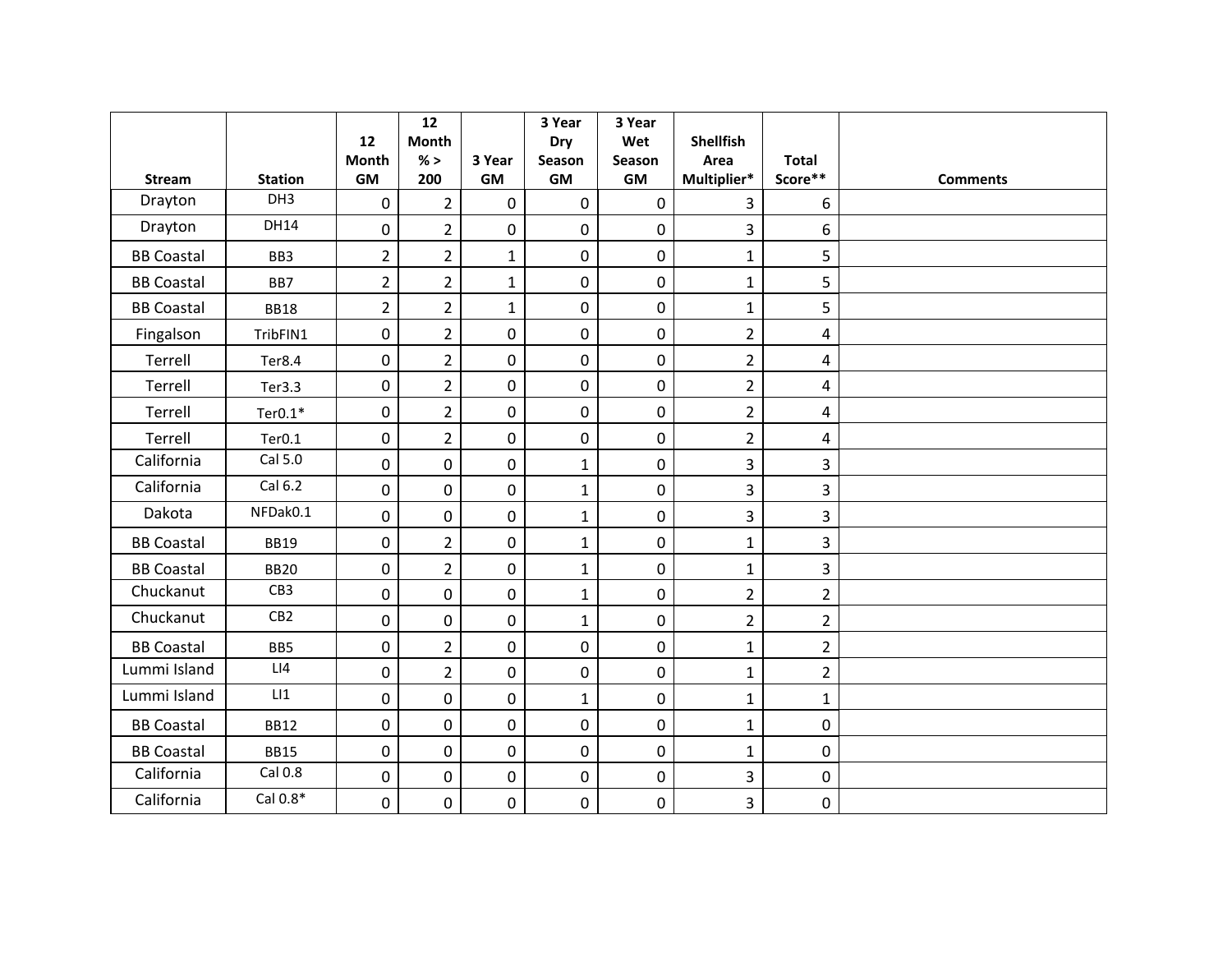|            |                 | 12          | 12<br>Month |                  | 3 Year<br>Dry | 3 Year<br>Wet | <b>Shellfish</b> |              |                 |
|------------|-----------------|-------------|-------------|------------------|---------------|---------------|------------------|--------------|-----------------|
|            |                 | Month       | % >         | 3 Year           | <b>Season</b> | Season        | Area             | <b>Total</b> |                 |
| Stream     | <b>Station</b>  | <b>GM</b>   | 200         | <b>GM</b>        | <b>GM</b>     | GM            | Multiplier*      | Score**      | <b>Comments</b> |
| California | CA <sub>3</sub> | $\mathbf 0$ | 0           | $\mathbf 0$      | 0             | 0             | 3                | 0            |                 |
| California | CA6             | $\mathbf 0$ | 0           | 0                | 0             | 0             | 3                | $\mathbf 0$  |                 |
| Chuckanut  | CB4             | 0           | 0           | 0                | 0             | 0             | $\overline{2}$   | $\mathbf 0$  |                 |
| Dakota     | Dak 0.1         | 0           | 0           | 0                | 0             | 0             | 3                | 0            |                 |
| Dakota     | Dak 0.7         | 0           | 0           | 0                | 0             | 0             | 3                | 0            |                 |
| Dakota     | Dak 3.1         | $\mathbf 0$ | 0           | 0                | 0             | 0             | 3                | $\mathbf 0$  |                 |
| Dakota     | SFDak0.1        | $\mathbf 0$ | 0           | 0                | 0             | 0             | 3                | 0            |                 |
| Dakota     | TribDakN1       | 0           | 0           | 0                | 0             | 0             | 3                | 0            |                 |
| Drayton    | DH4             | $\mathbf 0$ | 0           | 0                | 0             | 0             | 3                | 0            |                 |
| Drayton    | DH <sub>2</sub> | $\mathbf 0$ | 0           | $\boldsymbol{0}$ | 0             | 0             | 3                | 0            |                 |
| Nooksack   | M <sub>5</sub>  | $\Omega$    | 0           | 0                | 0             | 0             | $\overline{2}$   | 0            |                 |
| Nooksack   | M4              | $\mathbf 0$ | 0           | 0                | 0             | 0             | $\overline{2}$   | 0            |                 |
| Nooksack   | M <sub>2</sub>  | 0           | 0           | 0                | 0             | 0             | $\overline{2}$   | 0            |                 |
| Nooksack   | M1              | $\pmb{0}$   | 0           | 0                | 0             | 0             | $\overline{2}$   | $\mathbf 0$  |                 |

\*Shellfish growing area score <sup>=</sup> 1 for open area, 2 for threatened tribal or commercial/closed recreational area, 3 closed or CA commercial area)

\*\* Total Score= (12GM score <sup>+</sup> 12%score <sup>+</sup> 3yr GM score <sup>+</sup> 3yrdry GMscore <sup>+</sup> 3yrwet GMscore)\* shellfish growing area score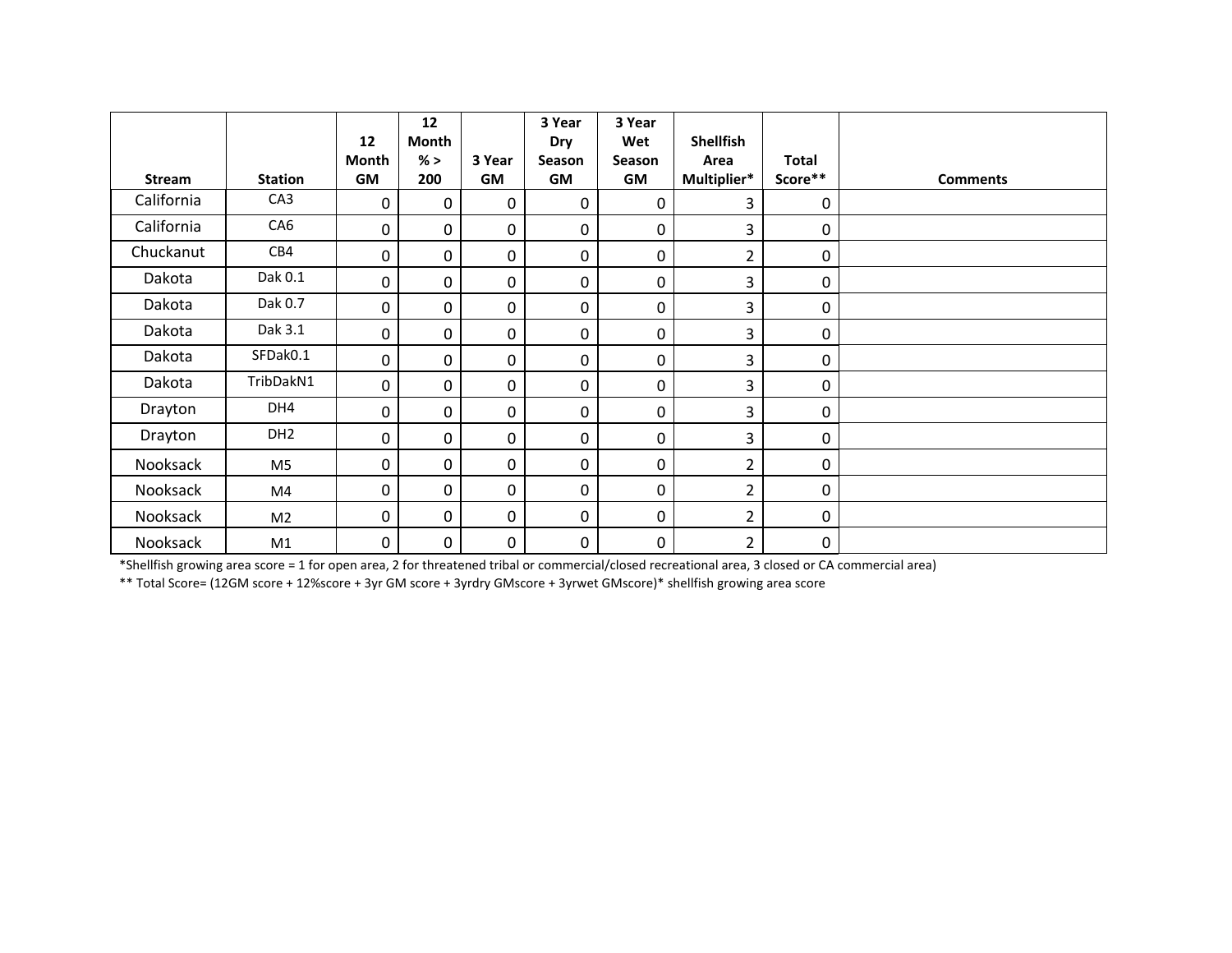

## **Appendix D: 2011 Ranked Drainages Based Upon Water Quality Scores**

This map illustrates ranked drainages for the Whatcom County Pollution Identification and Control (PIC) Program for 2012/2013. The water quality scores are reflective of calculations included in Appendices B and C. Red dots indicate highest priority drainages (water quality score<sup>≥</sup>30), orange dot indicate moderate priority drainages (water quality score 20‐29), yellow dot indicates low priority (water quality score 11‐19), and green dot indicates lowest priority (water quality score 0‐10). Drainages outlined in purple are priority areas 1 and 2 described under the recommendation section. Drainages outlined in orange are priority area 3 and would be pursued under partnership with BBWARM and the MRC with adequate resources.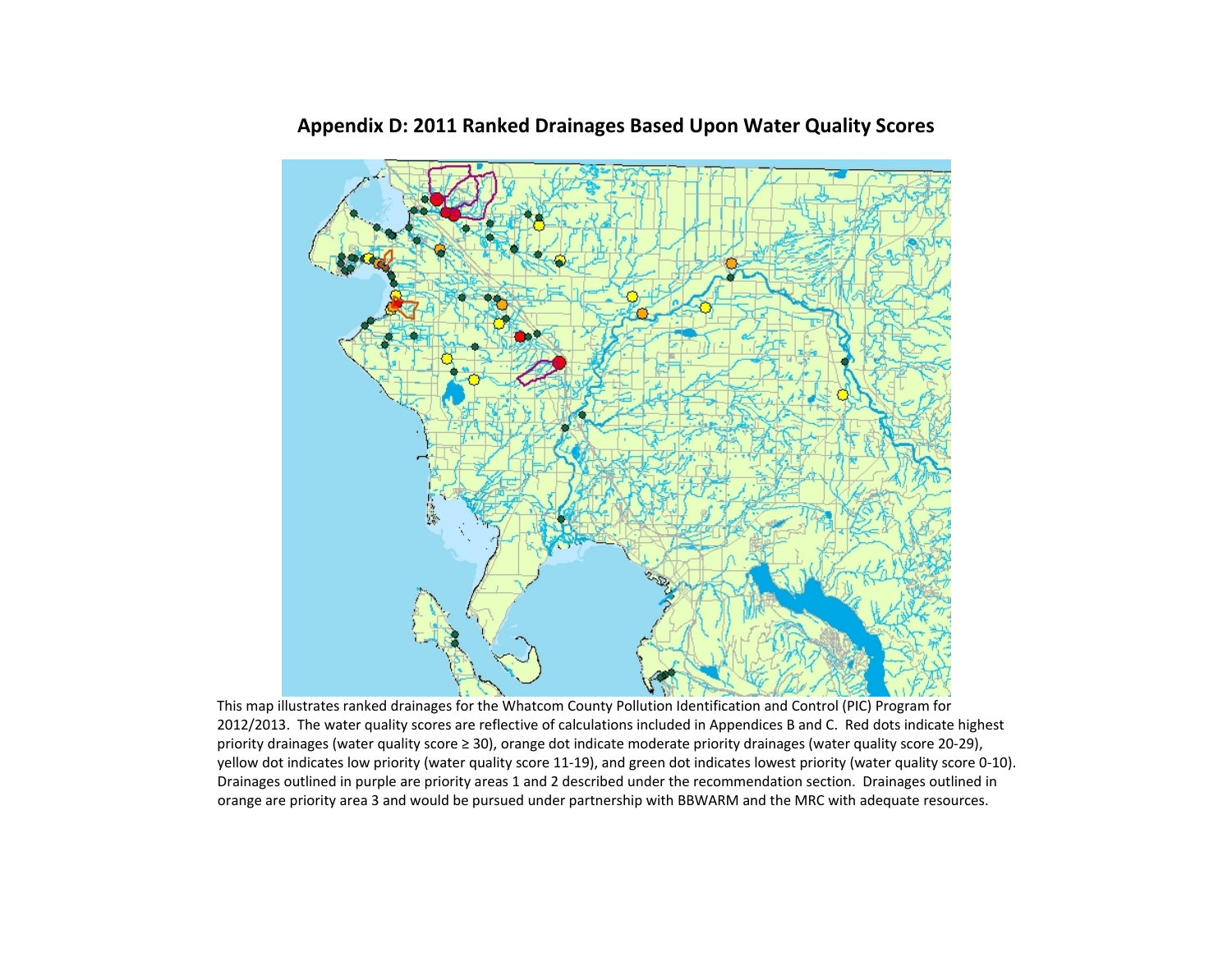# **Appendix E: Routine Sampling Stations in Whatcom County**

| Watershed            | Site ID           | <b>Site Location</b>                                                      |
|----------------------|-------------------|---------------------------------------------------------------------------|
| <b>Terrell Creek</b> | Ter 0.1           | Mouth of Terrell Creek                                                    |
| <b>Terrell Creek</b> | Ter $0.1*$        | Mouth of Terrell Creek, upstream of confluence with Leisure Park          |
| <b>Terrell Creek</b> | TribTer LP1       | Leisure Park Tributary, East of Birch Bay Drive                           |
| <b>Terrell Creek</b> | TribTer BC2       | Birch Creek @Leeside                                                      |
| <b>Terrell Creek</b> | TribTer BC1       | Birch Creek @Morrison/Wooldridge                                          |
| <b>Terrell Creek</b> | Ter 0.7           | Lower Terrell Creek @ Jackson Road                                        |
| <b>Terrell Creek</b> | Ter 1.6           | Terrell Creek @Birch Bay State Park Bridge                                |
| <b>Terrell Creek</b> | Ter 1.9           | Terrell Creek @ Helwig Bridge (State Park)                                |
| <b>Terrell Creek</b> | Trib Ter J1       | Culvert@Grandview, West of Jackson                                        |
| <b>Terrell Creek</b> | Ter 3.3           | Terrell Creek @ Jackson Road, North of Grandview                          |
| <b>Terrell Creek</b> | Ter 5.0           | Terrell Creek @ Blaine Road                                               |
| <b>Terrell Creek</b> | TerKick (Ter 6.3) | Terrell Creek @ Kickerville Road                                          |
| <b>Terrell Creek</b> | Ter 6.9           | Terrell Creek @ Grandview                                                 |
| <b>Terrell Creek</b> | Ter 7.8           | Terrell Creek @Brown Road                                                 |
| <b>Terrell Creek</b> | Ter 8.4           | Terrell Creek @Aldergrove Road                                            |
| <b>Terrell Creek</b> | Trib FERN1        | North Star Road, South of Aldergrove                                      |
| <b>Terrell Creek</b> | Trib FERN2        | Butler Ditch @ Olsen                                                      |
| <b>Terrell Creek</b> | Trib FIN1         | Grandview Road, East of North Star, small culvert that discharges to pool |
| <b>Terrell Creek</b> | Trib FIN1a        | Grandview Road, East of North Star, large culvert connecting stream       |
|                      |                   | under road                                                                |
| California Creek     | Cal 0.1 (C1)      | Mouth of California Creek at Drayton Harbor Road Bridge                   |
| California Creek     | Cal 0.8 (C2)      | California Creek at Blaine Road Bridge                                    |
| California Creek     | Cal 0.8*          | California Creek at Kickerville Bridge                                    |
| California Creek     | CA1 (TribCal-2)   | Downstream side of cross-culvert at Kickerville, west of Cal Creek        |
| California Creek     | CA3 (TribCal-3)   | Downstream side of cross culvert at Arnie, east of Ham                    |
| California Creek     | Cal 5.0 (C3)      | California Creek at Valley View, downstream bridge                        |
| California Creek     | CA <sub>6</sub>   | Upstream side of cross culvert at Arnie Road, west of Bruce               |
| California Creek     | CA16 (TribCal-5)  | Main Street Custer at dead end                                            |
| California Creek     | Cal 6.2           | California Creek at Bruce Road                                            |
| California Creek     | CA8 (TribCal-4)   | Upstream side of cross culvert at Bay Road, west of Bruce Road            |
| California Creek     | CA9               | Upstream side of cross culvert at Fox and Vista                           |
| California Creek     | Cal 7.5           | California Creek at Fox Road, east of Vista                               |
| California Creek     | CA15              | Upstream side of cross culvert at Portal, south of Farris                 |
| California Creek     | CA14c             | Cross culvert at Brown Road, west of railroad                             |
| Dakota Creek         | Dak 0.1 (D1)      | Dakota Creek at Blaine Road Bridge                                        |
| Dakota Creek         | TribDak1          | Downstream end of cross culvert at Sweet Road, east of Odell              |
| Dakota Creek         | TribDak2          | Upstream of cross culvert at Sweet Road, west of Harvey                   |
| Dakota Creek         | TribDak4          | Upstream of cross culvert at Hoier Road, east of Harvey                   |
| Dakota Creek         | TribDak3          | Downstream end of cross culvert at Rogers Road, south of Hoier            |
| Dakota Creek         | Dak3.1 (DG)       | Dakota Creek at Giles Road                                                |
| Dakota Creek         | TribDak5          | Bridge at Valley View, south of McGee                                     |
| Dakota Creek         | Dak6.8 (D2)       | Dakota Creek at Valley View and Behme Roads                               |
| Dakota Creek         | NFDak0.1 (D3)     | NF Dakota at Custer School Road (upstream of bridge)                      |
| Dakota Creek         | SFDak0.2 (D4)     | SF Dakota at Custer School Road (downstream of bridge)                    |
| Dakota Creek         | TribDakN1         | Downstream end of cross culvert at Haynie Road, east of Stein             |
| Dakota Creek         | NFDak2.5          | NF Dakota Creek at Delta Line Road, south of Haynie                       |